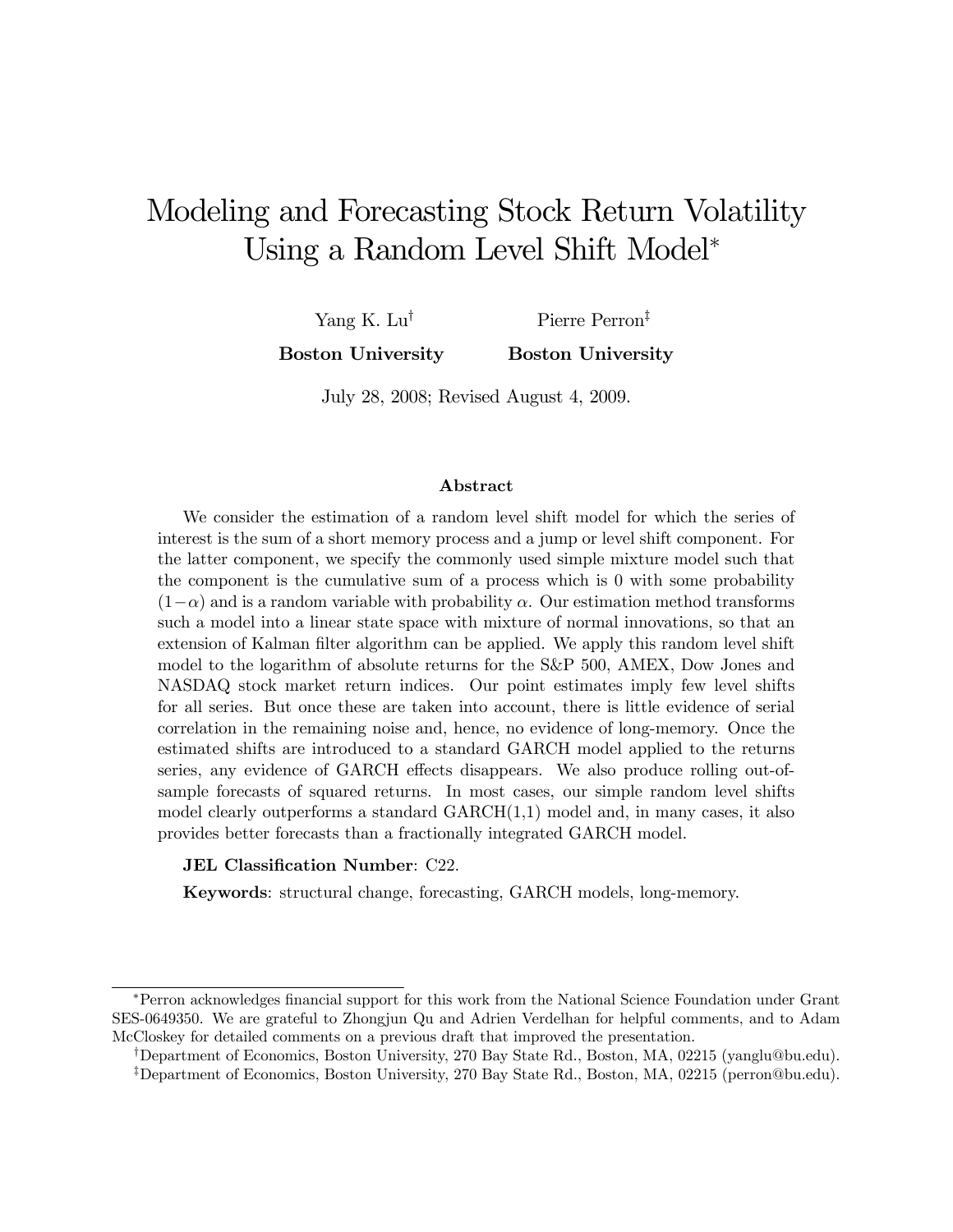#### 1 Introduction

Recently, there has been an upsurge of interest in the possibility of confusing long-memory with structural change in levels. This idea extends that exposited by Perron (1989, 1990) who showed that structural change and unit roots are easily confused: when a stationary process is contaminated by structural change, the estimate of the sum of its autoregressive coefficients is biased towards 1 and tests of the null hypothesis of a unit root are biased toward non-rejection. This phenomenon has been shown to apply to the long-memory context as well. That is, when a stationary short-memory process is contaminated by structural change in levels, the estimate of the long-memory parameter  $d$  is biased away from 0 and the autocovariance function of the process exhibits a slow rate of decay. Relevant references on this issue include Diebold and Inoue (2001), Engle and Smith (1999), Gourieroux and Jasiak (2001), Granger and Ding (1996), Granger and Hyung (2004), Lobato and Savin (1998), Mikosch and Stărică  $(2004)$ , Parke  $(1999)$  and Teverosovky and Taqqu  $(1997)$ .

The literature on modeling and forecasting stock return volatility is voluminous. Two approaches that have proven useful are the GARCH and stochastic volatility  $(SV)$  models<sup>1</sup>. In their standard forms, the ensuing volatility processes are stationary and weakly dependent with autocorrelations that decrease exponentially. This contrasts with the empirical findings obtained using various proxies for volatility (e.g., daily absolute returns) which indicate autocorrelations that decay very slowly at long lags. In light of this, several long-memory models have been proposed. For example, Baillie, Bollerslev and Mikkelsen (1996) and Bollerslev and Mikkelsen (1996) considered fractionally integrated GARCH and EGARCH models, while Breidt, Crato and De Lima (1998) and Harvey (1998) proposed long memory SV (LSV) models where the log of volatility is modelled as a fractionally integrated process.

More recently, attempts have been made to distinguish between stationary noise plus level shift and long-memory models; see, in particular, Granger and Hyung (2004). They documented the fact that, when breaks determined via some pre tests are accounted for, the evidence for long-memory is weaker. This evidence is, however, inconclusive since structural change tests are severely biased in the presence of long-memory and log periodogram estimates of the memory parameter are biased downward when sample-selected breaks are introduced. This is an overfitting problem that Granger and Hyung (2004, p. 416) clearly recognized. Starica and Granger (2005) presented evidence that log-absolute returns of the S&P 500 index is an *i.i.d.* series affected by occasional shift in the unconditional variance

<sup>&</sup>lt;sup>1</sup>For extensive reviews and collected works, see Engle (1995) and Shephard (2005).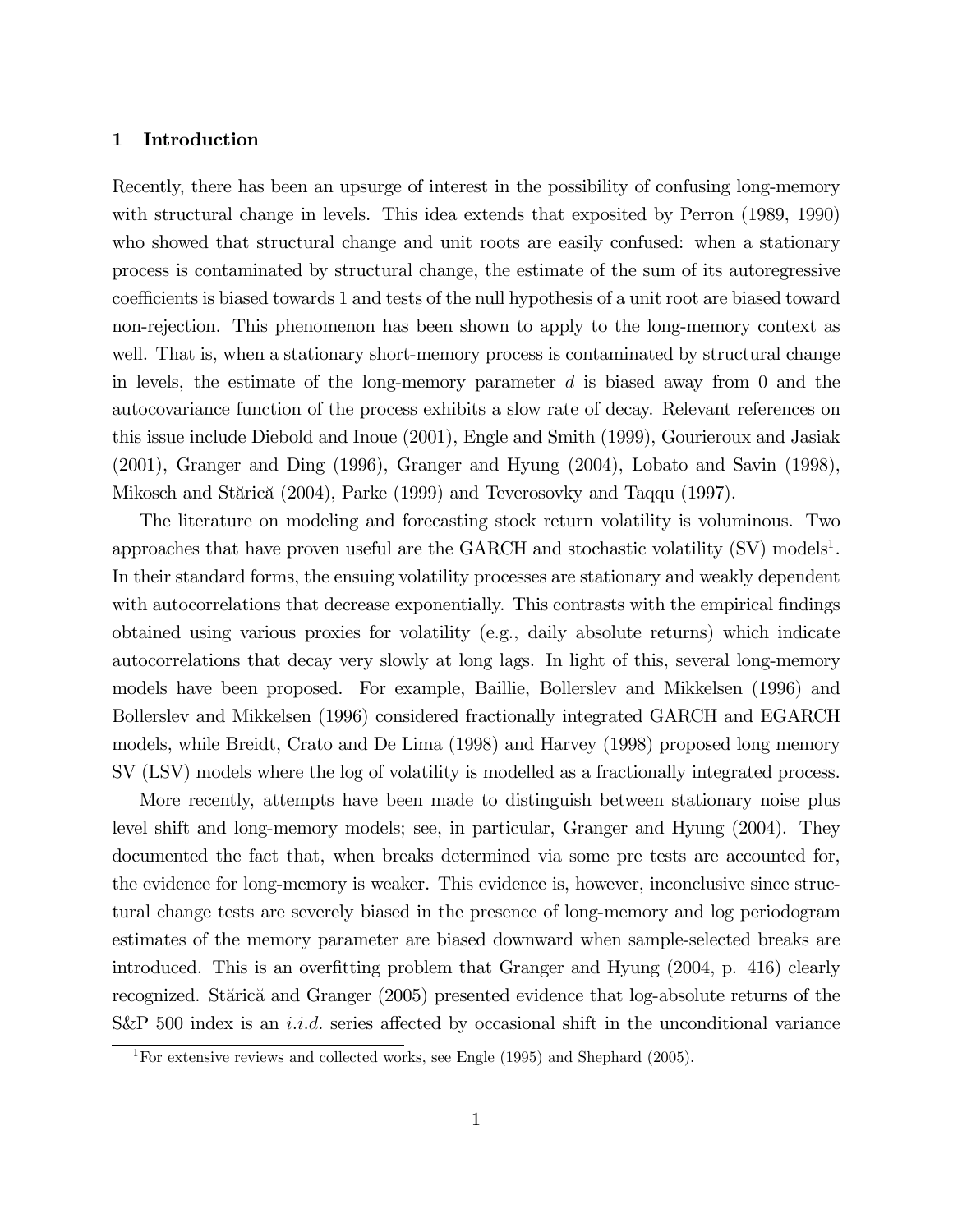and show that this specification has better forecasting performance than the more traditional  $GARCH(1,1)$  model and its fractionally integrated counterpart. Mikosch and Starica  $(2005)$ considered the autocorrelation function of the absolute returns of the S&P 500 index for the period 1953-1977. They documented the fact that for the full period, it resembles that of a long-memory process. But, interestingly, if one omits the last fours years of data, the autocorrelation function is very different and looks like one associated with a short-memory process. They explain this finding by arguing that the volatility of the S&P 500 returns has increased over the period 1973-1977. Morana and Beltratti (2004) also argue that breaks in the level of volatility partially explain the long-memory features of some exchange rate series. Perron and Qu (2007) analyzed the time and spectral domain properties of a stationary short memory process affected by random level shifts. Perron and Qu (2008) showed that, when applied to daily S&P 500 absolute returns, their square roots and log absolute returns over the period 1928-2002, the level shift model explains both the shape of the autocorrelations and the path of log periodogram estimates as a function of the number of frequency ordinates used. Qu and Perron (2008) estimated a stochastic volatility model with level shifts using a Bayesian approach using daily data on returns from the S&P 500 and NASDAQ indices over the period 1980.1-2005.12. They showed that the level shifts account for most of the variation in volatility, that their model provides a better in-sample fit than alternative models and that its forecasting performance is better for the NASDAQ and just as good for the S&P 500 as standard short or long-memory models without level shifts.

Our approach extends the work of Starica and Granger (2005) by directly estimating a structural model. We adopt a specification for which the series of interest is the sum of a short-memory process and a jump or level shift component. For the latter, we specify a simple mixture model such that the component is the cumulative sum of a process which is 0 with some probability  $(1-\alpha)$  and is a random variable with probability  $\alpha$ . To estimate such a model, we transform it into a linear state space form with innovations having a mixture of two normal distributions and adopt an algorithm similar to the one used by Perron and Wada (2009) and Wada and Perron (2007). We restrict the variance of one of the two normal distributions to be zero, allowing us to achieve a simple but efficient algorithm.

We apply this random level shift model to the logarithm of absolute returns for the following stock market return indices: S&P 500 (1962/07/03 to 2004/03/25; 10504 observations), AMEX (1962/07/03 to 2006/12/31; 11201 observations), Dow Jones (1957/03/04 to 2002/10/30; 11534 observations) and NASDAQ (1972/12/15 to 2006/12/31; 8592 observations). Our point estimates imply few level shifts for all series. But once these are taken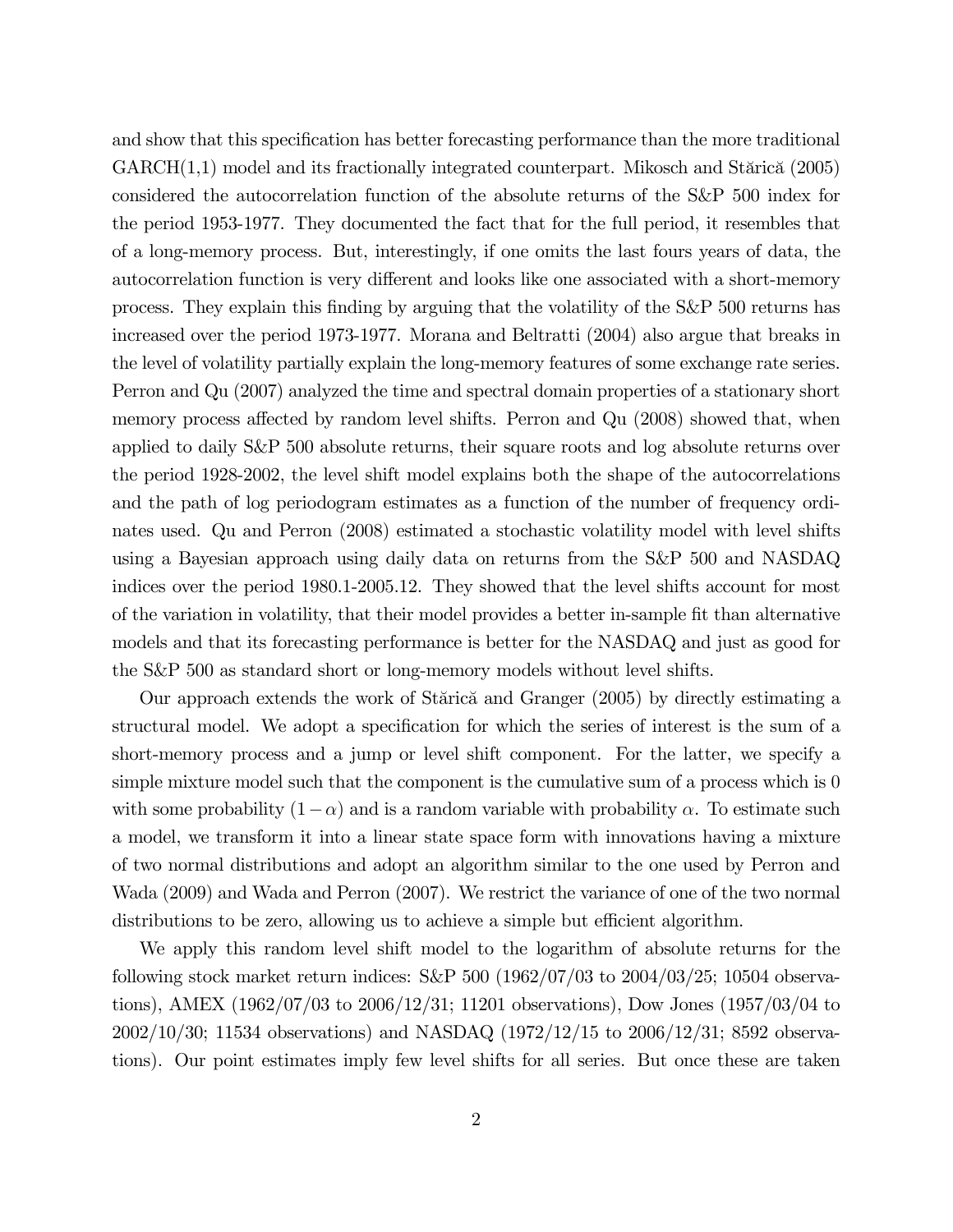into account, there is little evidence of serial correlation in the remaining noise and, hence, no evidence of long-memory. Furthermore, once the estimated shifts are introduced to a standard GARCH model, any evidence of GARCH effects disappears. We also produce recursive out-of-sample forecasts of squared returns. In most cases, our simple random level shifts model clearly outperforms a standard  $GARCH(1,1)$  model and, in many cases, it also provides better forecasts than a fractionally integrated GARCH model.

A few comments on our modeling and forecasting strategy are in order. A main goal is to provide forecasts of volatility proxied by daily squared returns. We however, apply our level shift model to log-absolute returns since they do not suffer from a non-negativity constraint as do, say, absolute or squared returns. There is also no loss relative to using squared returns in identifying level shift since log-absolute returns are a monotonic transformation. Since we wish to identify the probability of shifts and their locations, the fact that log-absolute returns are quite noisy is not problematic since our methods are robust to the presence of noise. Another reason is the fact that for many asset returns, a log-absolute transformation yields a series that is closer to being normally distributed (see, e.g., Andersen, Bollerslev, Diebold and Labys, 2001). A second comment of interest is the fact we use daily returns as opposed to realized volatility series constructed from intra-daily high frequency data which has recently become popular. While realized volatility series are a less noisy measure of volatility than daily squared returns, their use in our context is problematic. First, such series are typically available for a short time span. Given the fact that level shifts will turn out to be relatively rare, it is imperative to have a long span of data available to obtain reliable estimates of the probability of occurrence of level shifts. Secondly, such series are available only for specific assets, as opposed to market indices. In our framework, the intent of the level shift model is to have a framework which allows for special events affecting overall markets. Using data on a specific asset would confound such market-wide events with idiosyncratic ones associated with the particular asset used. Finally, we wish to reevaluate the adequacy of GARCH models applied to daily returns when taking into account the possibility of level shifts. Hence, it is important to have estimates of these level shifts for squared daily returns which are equivalent to those obtained using log-absolute returns.

The structure of the paper is as follows. Section 2 presents the model and the specifications adopted. Section 3 discusses the estimation procedure while the estimation results and various diagnostics are presented in Section 4. The forecasting comparisons between our model and GARCH and FIGARCH models are reported in Section 5. Section 6 offers brief conclusions.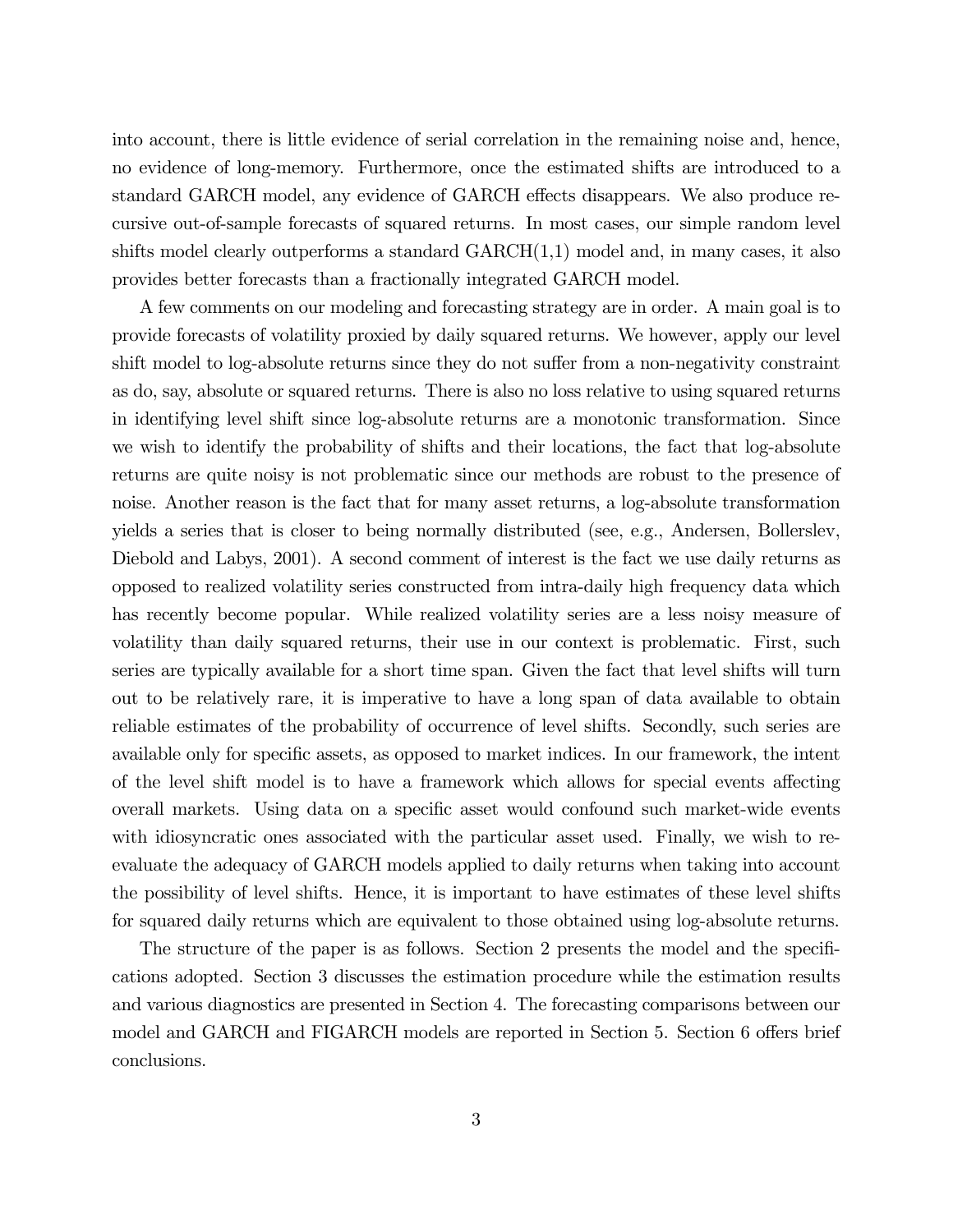#### 2 The model

The model we apply to log-absolute returns is given by

$$
y_t = a + \tau_t + c_t,\tag{1}
$$

where a is a constant,  $\tau_t$  is the random level shift components and  $c_t$  is a short-memory process, included to model the remaining noise. The level shift component is specified by

$$
\tau_t = \tau_{t-1} + \delta_t,
$$

where

$$
\delta_t = \pi_t \eta_t.
$$

Here,  $\pi_t$  is a binomial variable that takes value 1 with probability  $\alpha$  and value 0 with probability  $(1 - \alpha)$ . If it takes value 1, then a random level shift  $\eta_t$  occurs, specified by  $\eta_t \sim i.i.d. N(0, \sigma_\eta^2).$ 

In its most general form, the short-memory process  $c_t$  is defined by  $c_t = C(L) e_t$ , with  $e_t \sim i.i.d. N(0, \sigma_e^2)$  and  $E |e_t|^r < \infty$  for some  $r > 2$ . The polynomial  $C(L)$  satisfies  $C(L) = \sum_{i=0}^{\infty} c_i L^i$ ,  $\sum_{i=0}^{\infty} i |c_i| < \infty$  and  $C(1) \neq 0$ . These conditions allow us to approximate the process by a finite order autoregression, provided its order is chosen suitably. As we shall see, once the level shifts are accounted for, very little autocorrelation remains in the process so that an AR(1) specification of the short-memory component is sufficient. Even then, the autoregressive parameter estimate will be small and insignificant. Hence, in what follows, we shall for simplicity assume that

$$
c_t = \phi c_{t-1} + e_t,
$$

understanding that our method of estimation can easily be extended to cover more general processes with straightforward modifications. We also assume that the components  $\pi_t$ ,  $\eta_t$ and  $c_t$  are mutually independent. The normality assumption for  $e_t$  is needed to construct the likelihood function, though the parameter estimates remain consistent without it.

It is easy to confuse this model with the popular Markov regime switching model (e.g., see Hamilton 1989) since  $\tau_t$  can be interpreted as a latent regime variable. The two models share the feature of allowing the time series to follow different processes over different subsamples. But there is a key distinction that allows our model to have more flexibility. In the standard Markov regime switching model, only a finite number of possible regimes, usually two or some other small value, are allowed (see, for example, Hamilton 1989, Gray 1996 and Filardo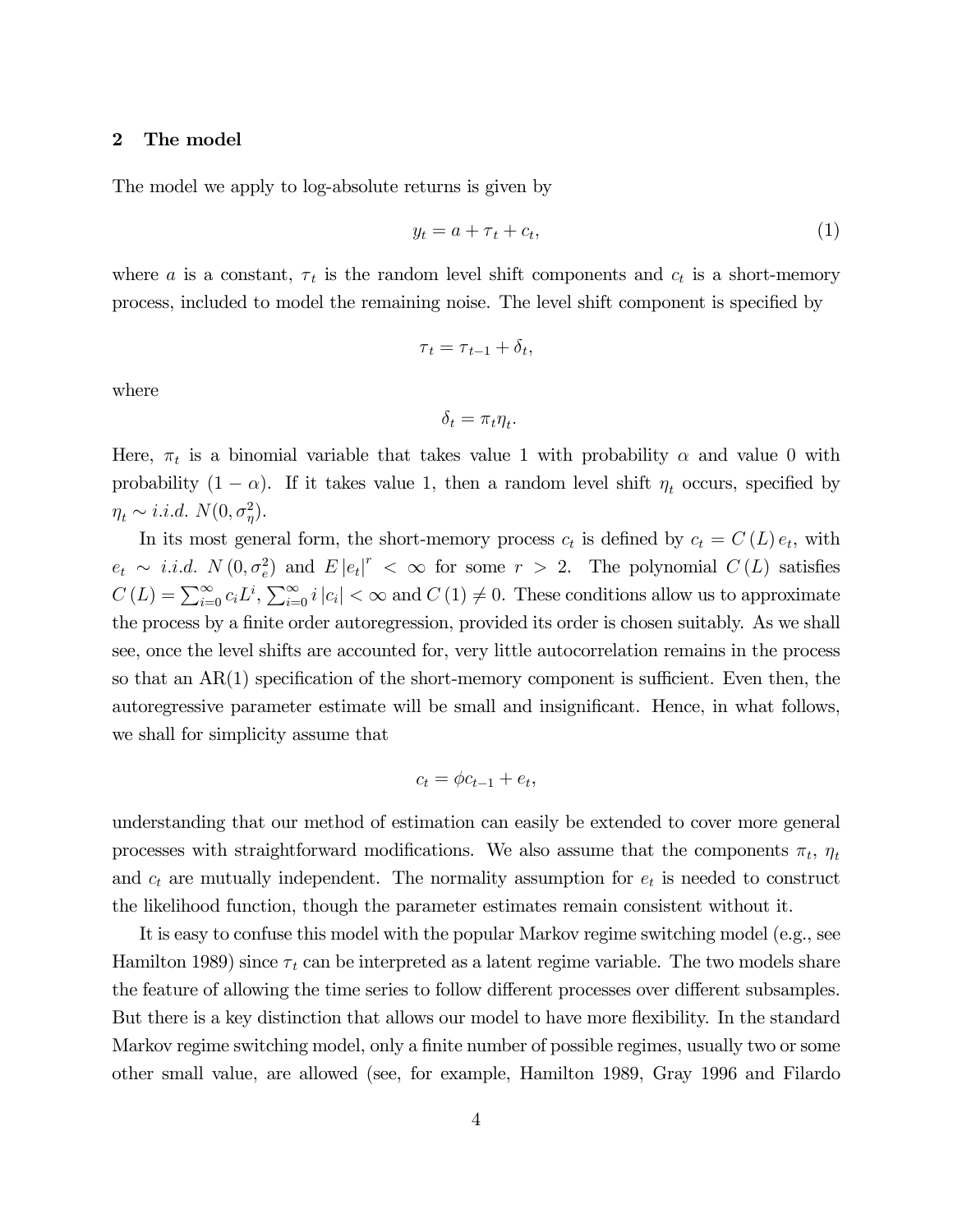and Gordon 1998). In contrast, our model does not restrict the magnitude of the level shifts since they are draws from a normal distribution. Hence, any number of regimes is possible. It is also important to note that the probability that  $\pi_t$  be 0 or 1 is independent of past realizations, unlike the Markov switching type models. Here, the different regimes are associated with different magnitudes of the shifts. Our goal is to develop a framework which allows for special events. Hence, the probability that a shift occurs should be independent of past shifts. Accordingly, it is appropriate to make the probability of being in a given regime as independent of past realizations.

In order to estimate the model, we shall embed it in a state space framework involving errors that have a mixture of two normal distributions. The level shift component  $\tau_t$  can be specified as a random walk process with innovations distributed according to a mixture of two normally distributed processes:

$$
\tau_t = \tau_{t-1} + \delta_t,
$$
  
\n
$$
\delta_t = \pi_t \eta_{1t} + (1 - \pi_t) \eta_{2t},
$$

where  $\eta_{it} \sim i.i.d. N(0, \sigma_{\eta i}^2)$  and  $\pi_t$  is a Bernoulli random variable that takes value one with probability  $\alpha$  and value 0 with probability  $1 - \alpha$ . By specifying  $\sigma_{\eta_1}^2 = \sigma_{\eta_1}^2$  and  $\sigma_{\eta_2}^2 = 0$ , we recover our level shift model.

We next specify the model in terms of first-differences of the data:

$$
\Delta y_t = \tau_t - \tau_{t-1} + c_t - c_{t-1} = \delta_t + c_t - c_{t-1},
$$

where

$$
\delta_t = \pi_t \eta_{1t} + (1 - \pi_t) \eta_{2t}.
$$

We then have the following state space form:

$$
\Delta y_t = c_t - c_{t-1} + \delta_t,
$$
  
\n
$$
c_t = \phi c_{t-1} + e_t,
$$

or more generally,

$$
\Delta y_t = H X_t + \delta_t,
$$
  

$$
X_t = F X_{t-1} + U_t,
$$

where, in the case of an  $AR(p)$  process,

$$
X_t = [c_t, c_{t-1}, ..., c_{t-p-1}],
$$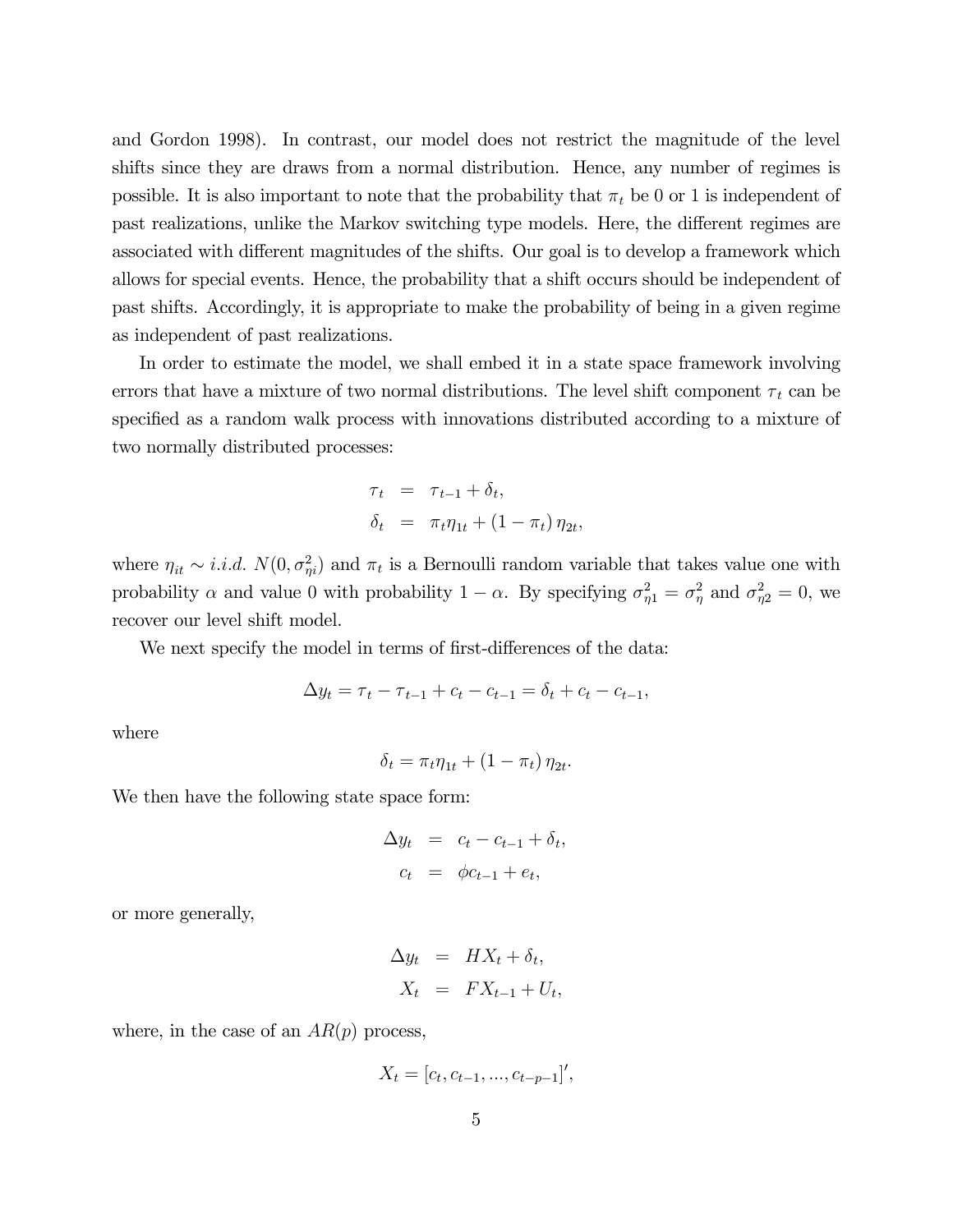$$
F = \left[ \begin{array}{cccc} \phi_1 & \phi_2 & \ldots & \phi_p \\ & & \\ 1 & & & \\ & & 1 & & \\ & & & \ddots & \\ & & & & 1 \end{array} \right],
$$

 $H = [1, -1, 0, ..., 0]$  and  $U_t$  is a p-dimensional normally distributed random vector with mean zero and covariance matrix

$$
Q = \begin{pmatrix} \sigma_e^2 & 0_{1 \times (p-1)} \\ 0_{(p-1) \times 1} & 0_{(p-1) \times (p-1)} \end{pmatrix}.
$$

The important difference between this model and a standard state space model is that the distribution of  $\delta_t$  is a mixture of two normal distributions with variances  $\sigma_{\eta}^2$  and 0, occurring with probabilities  $\alpha$  and  $1 - \alpha$ , respectively. Note that it is also easy to extend our model to have the short-memory component  $c_t$  follow an ARMA process as long as  $c_t$  can be represented in a state space form.

#### 3 The estimation method

The model described in the previous section is a special case of the class of models considered by Wada and Perron (2007). They modeled the trend-cycle decomposition of a macroeconomic time series allowing for mixtures of normal distributions for the shocks affecting the level, slope and cyclical components. Here, we only have shocks affecting the level of the series and we simply need to impose the restriction that the variance of one component of the mixture of normal distributions is zero. In what follows, we provide a brief description of the method, more details can be found in Wada and Perron (2007).

The first thing to note is that despite their fundamental differences, our model and the Markov regime switching models share similarities in estimation methodology. The basic ingredient for estimation is the augmentation of the states by the realizations of the mixture at time t so that the Kalman filter can be used to generate the likelihood function, conditional on the realizations of the states. The latent states are eliminated from the final likelihood expression by summing over all possible state realizations. As we shall show, our model takes a structure that is similar to a version of the Markov regime switching model.

Let  $Y_t = (\Delta y_1, ..., \Delta y_t)$  be the vector of data available up to time t and denote the vector of parameters by  $\theta = [\sigma_{\eta}^2, \alpha, \sigma_{e}^2, \phi_1, ..., \phi_q].$  To illustrate the similarities we adopt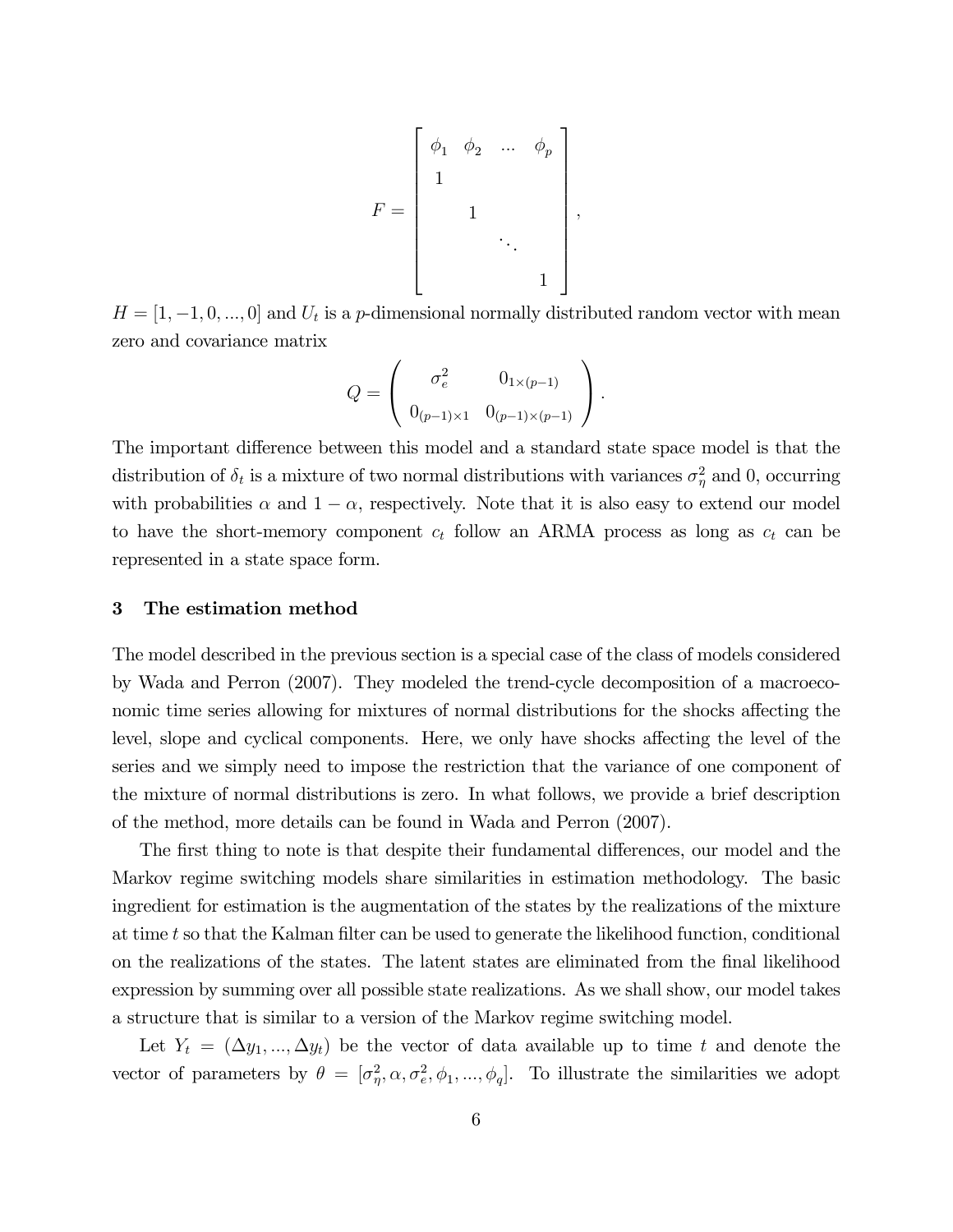the notations in Hamilton (1994), where 1 represents a  $(4 \times 1)$  vector of ones, the symbol ⊙ denotes element-by-element multiplication,  $\hat{\xi}_{t|t-1} = vec(\tilde{\xi}_{t|t-1})$  with the  $(i, j)^{th}$  element of  $\widetilde{\xi}_{t|t-1}$  being Pr  $(s_{t-1} = i, s_t = j|Y_{t-1}; \theta)$  and  $\boldsymbol{\omega}_t = vec(\widetilde{\boldsymbol{\omega}}_t)$  with the  $(i, j)^{th}$  element of  $\widetilde{\boldsymbol{\omega}}_t$ being  $f(\Delta y_t|s_{t-1} = i, s_t = j, Y_{t-1}; \theta)$  for  $i, j \in \{1, 2\}$ . Here  $s_t = 1$  (resp., 0) when  $\pi_t = 1$ (resp., 0), i.e., a level shift occurs (resp., does not occur). The log likelihood function is

$$
\ln(L) = \sum_{t=1}^{T} \ln f(\Delta y_t | Y_{t-1}; \theta), \qquad (2)
$$

where

$$
f(\Delta y_t | Y_{t-1}; \theta) = \sum_{i=1}^2 \sum_{j=1}^2 f(\Delta y_t | s_{t-1} = i, s_t = j, Y_{t-1}; \theta) \Pr(s_{t-1} = i, s_t = j | Y_{t-1}; \theta)
$$
(3)  

$$
\equiv \mathbf{1}' \left( \hat{\xi}_{t|t-1} \odot \boldsymbol{\omega}_t \right).
$$

We first focus on the evolution of  $\hat{\xi}_{t|t-1}$ . Applying rules for conditional probabilities, Bayes' rule and the independence of  $s_t$  with past realizations, we have

$$
\widetilde{\xi}_{t|t-1}^{ij} \equiv \Pr(s_{t-1} = i, s_t = j | Y_{t-1}; \theta)
$$
  
=  $\Pr(s_t = j) \sum_{k=1}^{2} \Pr(s_{t-2} = k, s_{t-1} = i | Y_{t-1}; \theta),$ 

and

$$
\widetilde{\xi}_{t-1|t-1}^{ki} \equiv \Pr(s_{t-2} = k, s_{t-1} = i | Y_{t-1}; \theta)
$$
  
= 
$$
\frac{f(\Delta y_{t-1}|s_{t-2} = k, s_{t-1} = i, Y_{t-2}; \theta) \Pr(s_{t-2} = k, s_{t-1} = i | Y_{t-2}; \theta)}{f(\Delta y_{t-1}|Y_{t-2}; \theta)}.
$$

Therefore, the evolution of  $\hat{\xi}_{t|t-1}$  is given by:

$$
\begin{bmatrix}\n\tilde{\xi}_{t+1|t}^{11} \\
\tilde{\xi}_{t+1|t}^{21} \\
\tilde{\xi}_{t+1|t}^{12} \\
\tilde{\xi}_{t+1|t}^{22} \\
\tilde{\xi}_{t+1|t}^{22} \\
\tilde{\xi}_{t+1|t}^{22} \\
\tilde{\xi}_{t+1|t}^{22} \\
\end{bmatrix} = \begin{bmatrix}\n\alpha \begin{pmatrix}\n\tilde{\xi}_{t|t}^{11} + \tilde{\xi}_{t|t}^{21} \\
\alpha \begin{pmatrix}\n\tilde{\xi}_{t|t}^{12} + \tilde{\xi}_{t|t}^{22} \\
0 & 0 \\
0 & 0\n\end{pmatrix} \\
(1-\alpha) \begin{pmatrix}\n\tilde{\xi}_{t|t}^{11} + \tilde{\xi}_{t|t}^{21} \\
(1-\alpha) \begin{pmatrix}\n\tilde{\xi}_{t|t}^{12} + \tilde{\xi}_{t|t}^{22} \\
0 & 0\n\end{pmatrix}\n\end{bmatrix} = \begin{bmatrix}\n\alpha & \alpha & 0 & 0 \\
0 & \alpha & \alpha & 0 \\
(1-\alpha) & (1-\alpha) & 0 & 0 \\
0 & 0 & (1-\alpha) & (1-\alpha)\n\end{bmatrix} \begin{bmatrix}\n\tilde{\xi}_{t|t}^{11} \\
\tilde{\xi}_{t|t}^{21} \\
\tilde{\xi}_{t|t}^{22} \\
\tilde{\xi}_{t|t}^{22} \\
\tilde{\xi}_{t|t}^{22}\n\end{bmatrix}.
$$

or more compactly by:

$$
\hat{\xi}_{t+1|t} = \Pi \hat{\xi}_{t|t},\tag{4}
$$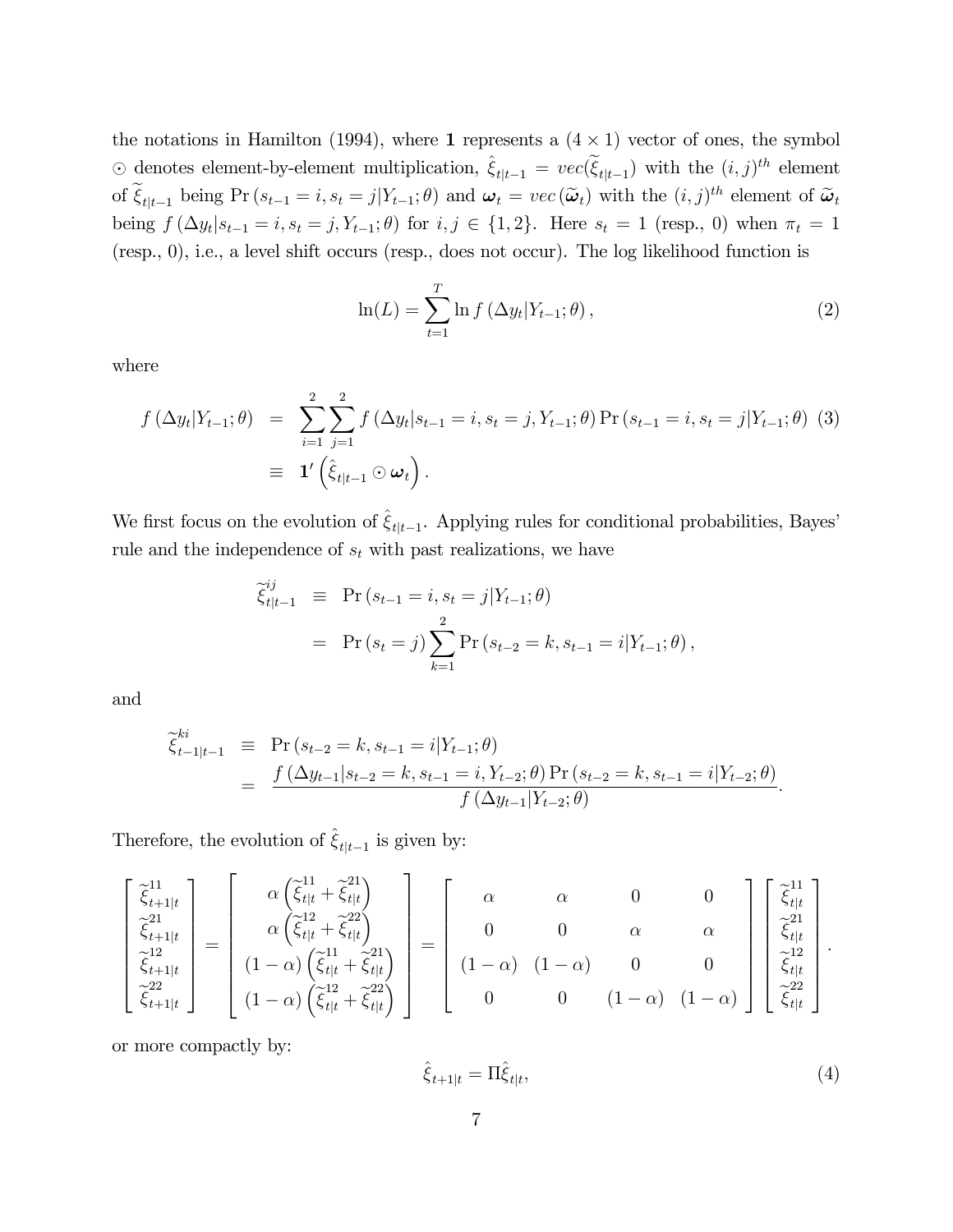with

$$
\hat{\xi}_{t|t} = \frac{\hat{\xi}_{t|t-1} \odot \omega_t}{\mathbf{1}'(\hat{\xi}_{t|t-1} \odot \omega_t)}.
$$

The conditional likelihood for  $\Delta y_t$  is the following Normal density:

$$
\widetilde{\omega}_{t}^{ij} = f\left(\Delta y_{t}|s_{t-1} = i, s_{t} = j, Y_{t-1}; \theta\right) = \frac{1}{\sqrt{2\pi}} \left|f_{t}^{ij}\right|^{-\frac{1}{2}} \exp\left\{-\frac{v_{t}^{ij\prime}\left(f_{t}^{ij}\right)^{-1}v_{t}^{ij}}{2}\right\},\tag{5}
$$

where  $v_t^{ij} = \Delta y_t - \Delta y_{t|t-1}^i$  is the prediction error and  $f_t^{ij} = E(v_t^{ij} v_t^{ij})$  is the prediction error variance. Note that  $\Delta y_{t|t-1}^i = E[\Delta y_t | s_{t-1} = i, Y_{t-1}; \theta]$  does not depend on the state j at time t because we are conditioning on time  $t-1$  information. However,  $\Delta y_t$  does depend on  $s_t = j$ so that the prediction error and its variance depend on both  $i$  and  $j$ . The best forecast for the state variable and its associated variance conditional on past information and  $s_{t-1} = i$ are

$$
X_{t|t-1}^i = FX_{t-1|t-1}^i,
$$
  
\n
$$
P_{t|t-1}^i = FP_{t-1|t-1}^i F' + Q.
$$
\n(6)

We have the measurement equation  $\Delta y_t = H X_t + \delta_t$ , where the measurement error  $\delta_t$  has mean zero and a variance which can take two possible values:  $R_1 = \sigma_{\eta}^2$ , with probability  $\alpha$ , or  $R_2 = 0$ , with probability  $1 - \alpha$ . Hence, the prediction error is  $v_t^{ij} = \Delta y_t - H X_{t|t-1}^i$  with associated variance  $f_t^{ij} = HP_{t|t-1}^i H' + R_j$ . Applying standard updating formulae, we have given  $s_t = j$  and  $s_{t-1} = i$ ,

$$
X_{t|t}^{ij} = X_{t|t-1}^i + P_{t|t-1}^i H' (H P_{t|t-1}^i H' + R_j)^{-1} (\Delta y_t - H X_{t|t-1}^i),
$$
  
\n
$$
P_{t|t}^{ij} = P_{t|t-1}^i - P_{t|t-1}^i H' (H P_{t|t-1}^i H' + R_j)^{-1} H P_{t|t-1}^i.
$$
\n(7)

To reduce the dimension of the estimation problem, we adopt the re-collapsing procedure suggested by Harrison and Stevens (1976), given by

$$
X_{t|t}^{j} = \frac{\sum_{i=1}^{2} \Pr(s_{t-1} = i, s_{t} = j | Y_{t}; \theta) X_{t|t}^{ij}}{\Pr(s_{t} = j | Y_{t}; \theta)} = \frac{\sum_{i=1}^{2} \tilde{\xi}_{t|t}^{ij} X_{t|t}^{ij}}{\sum_{i=1}^{2} \tilde{\xi}_{t|t}^{ij}},
$$
\n
$$
P_{t|t}^{j} = \frac{\sum_{i=1}^{2} \Pr(s_{t-1} = i, s_{t} = j | Y_{t}; \theta) \left[ P_{t|t}^{ij} + \left( X_{t|t}^{j} - X_{t|t}^{ij} \right) \left( X_{t|t}^{j} - X_{t|t}^{ij} \right)' \right]}{\Pr(s_{t} = j | Y_{t}; \theta)}
$$
\n
$$
= \frac{\sum_{i=1}^{2} \tilde{\xi}_{t|t}^{ij} \left[ P_{t|t}^{ij} + \left( X_{t|t}^{j} - X_{t|t}^{ij} \right) \left( X_{t|t}^{j} - X_{t|t}^{ij} \right)' \right]}{\sum_{i=1}^{2} \tilde{\xi}_{t|t}^{ij}}.
$$
\n(8)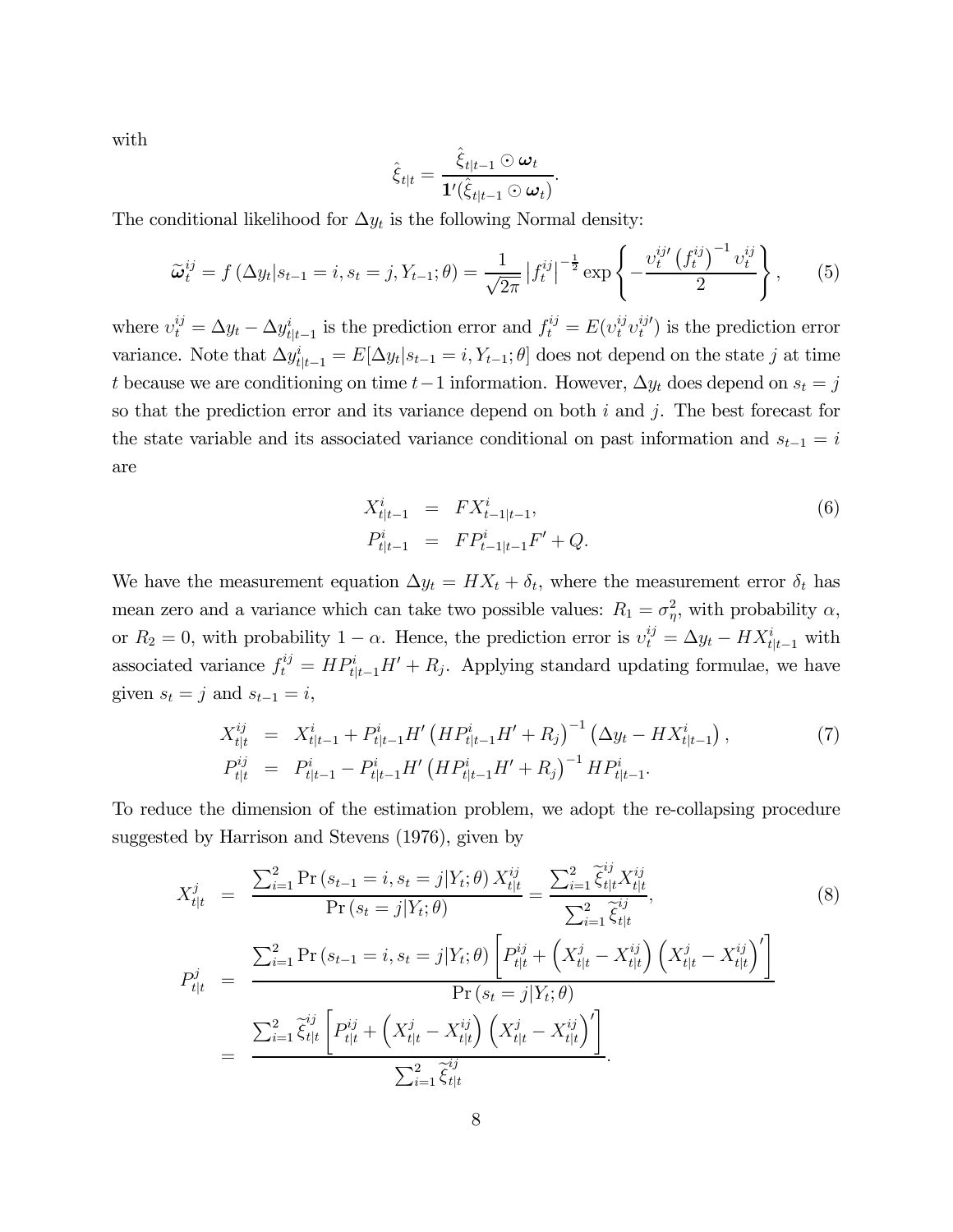By doing so, we make  $\boldsymbol{\omega}_t^{ij}$  unaffected by the history of states before time  $t - 1$ .

If we define  $S_t \equiv (s_t, s_{t-1})$ , we then have four possible states corresponding to  $S_t = 1$ when  $(s_t = 1, s_{t-1} = 1)$ ,  $S_t = 2$  when  $(s_t = 1, s_{t-1} = 2)$ ,  $S_t = 3$  when  $(s_t = 2, s_{t-1} = 1)$  and  $S_t = 4$  when  $(s_t = 2, s_{t-1} = 2)$  with the transition matrix  $\Pi$  as defined in (4). The vector of conditional densities  $\boldsymbol{\omega}_t = (\omega_t^1, ..., \omega_t^4)$  thus have a more compact representation given by:

$$
\omega_t^{\ell} = f\left(\Delta y_t | S_t = \ell, Y_{t-1}; \theta\right) = \frac{1}{\sqrt{2\pi}} \left| f_t^{\ell} \right|^{-\frac{1}{2}} \exp\left\{-\frac{v_t^{\ell\ell} \left(f_t^{\ell}\right)^{-1} v_t^{\ell}}{2}\right\} \tag{9}
$$

where  $v_t^{\ell}$  and  $f_t^{\ell}$  are as defined in (5) with the values of  $s_t$  and  $s_{t-1}$  corresponding to  $S_t = \ell$ . This definition of  $\omega_t$ , together with  $\hat{\xi}_{t|t}$  and  $\hat{\xi}_{t+1|t}$ , the collection of conditional probabilities  $Pr(S_t = \ell | Y_t; \theta)$  for  $\ell = 1, ..., 4$  and its the one-period ahead forecasts, evolving as in (4), give us the same structure as a version of the Markov regime switching model used by Hamilton (1994). However, there are two extra complexities here. Firstly, the mean and variance in the conditional density function are nonlinear functions of the fundamental parameters  $\theta$ and past realizations  $\{\Delta y_{t-j}; j \geq 1\}$ . This non-linearity and time dependence complicate the maximization of the log-likelihood function since we cannot separate out some elements of  $\theta$  in the first order conditions. Accordingly, the standard EM algorithm does not apply. Secondly, the conditional probability of being in a given regime  $\hat{\xi}_{t|t}$  is not separable from the conditional densities  $\omega_t$  since  $\tilde{\xi}_{t|t}^{ij}$  enters in its construction (see (8)).

#### 4 Empirical results for returns on stock market indices

In this section, we apply our model and estimation method to the returns of four major market indices: the S&P 500, AMEX, Dow Jones and NASDAQ. The daily returns are computed by first differencing the logarithm of the index price series  $r_t = \ln(P_t) - \ln(P_{t-1})$ . The data coverage is from 1962/07/03 to 2004/03/25 for the S&P 500 (10504 observations), from 1962/07/03 to 2006/12/31 for the AMEX (11201 observations), from 1957/03/04 to 2002/10/30 for the Dow Jones (11534 observations) and from 1972/12/15 to 2006/12/31 for the NASDAQ (8592 observations). For reasons stated in the introduction, we model log absolute returns. When returns are zero or close to it, the log absolute value transformation implies extreme negative values. Using our method, these outliers would be attributed to the level shift component and thus bias the probability of shifts upward. To avoid this problem, we bound absolute returns away from zero by adding a small constant, i.e., we use  $\log(|r_t| + 0.001)$ , a technique introduced to the stochastic volatility literature by Fuller (1996). The results are robust to alternative specifications, for example using another value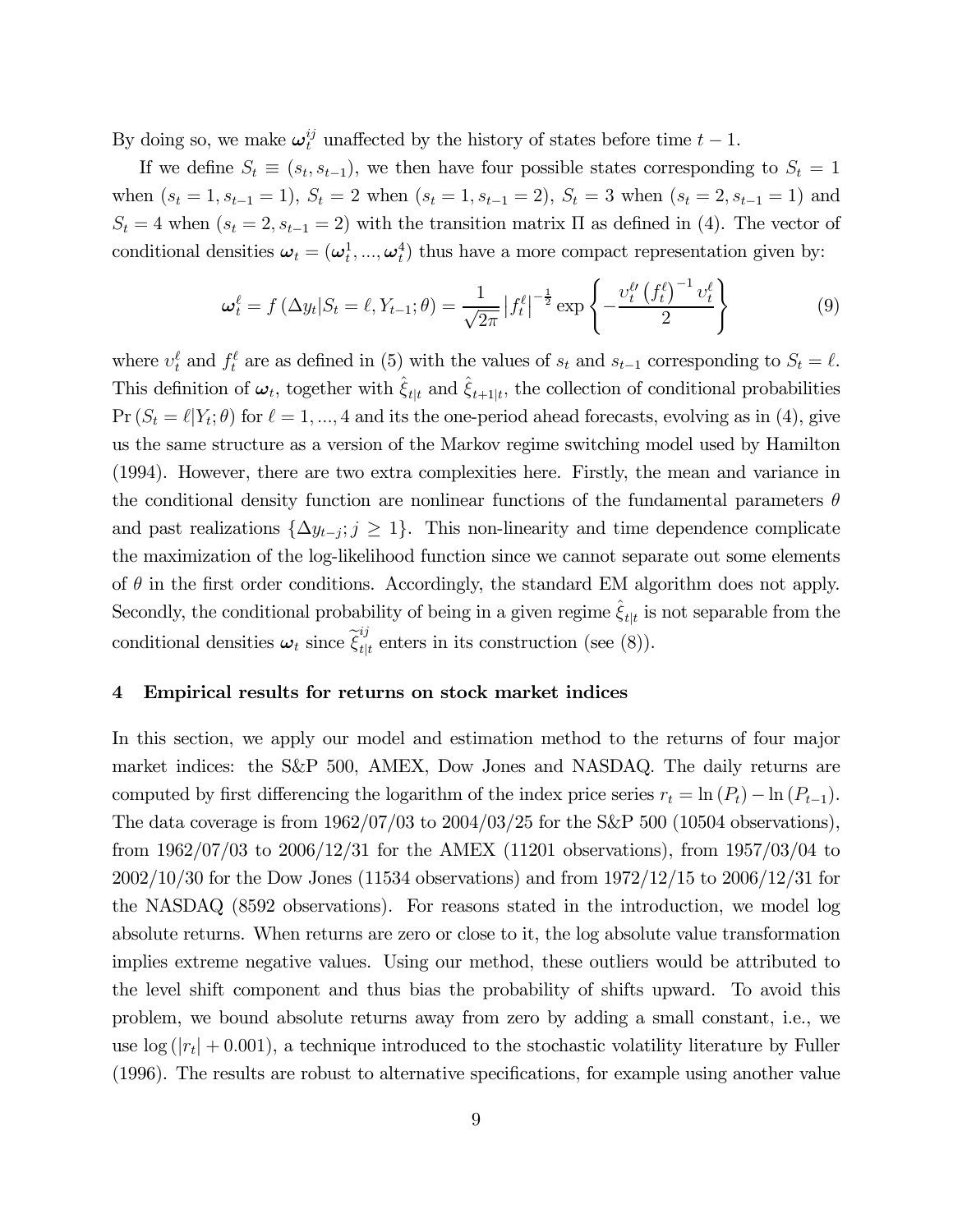for this so-called offset parameter, deleting the zero observations, or replacing them by a small value.

To specify the short-memory component  $c_t$ , we start by setting  $c_t = e_t$ , following Starica and Granger (2005) who report that the short-memory component in such series is just white noise. As a robustness check, we also report the estimates for the specification that  $c_t$  follows an AR(1) process,  $c_t = \phi c_{t-1} + e_t$ . Since all components of the state vector are stationary, we can initialize the state vector and its covariance matrix by their unconditional expected values, i.e.,  $X_{0|0} = (0,0)'$  and

$$
P_{0|0} = \left[ \begin{array}{cc} \sigma_e^2 & 0 \\ 0 & 0 \end{array} \right].
$$

We obtain estimates by directly maximizing the likelihood function (2). In order to avoid the problem of local maxima, we re-estimate with different initial values of  $\theta_0$  and pick the estimates associated with the largest likelihood value upon convergence.

#### 4.1 Estimation results

The parameter estimates are presented in Table 1 for both the cases in which the shortmemory component  $c_t$  is specified to be white noise and an AR(1) process. To assess the relative importance of the two components to the total variation of the series, we also report the standard deviation of the original series  $log |r_t|$ . The estimates reported are the standard deviation of level shift component  $\sigma_{\eta}$ , the probability of a shift  $\alpha$ , the standard deviation of the stationary component  $\sigma_e$  and the autoregressive coefficient  $\phi$  when considering the  $AR(1)$  specification for  $c_t$ .

There results exhibit noteworthy features. First, when considering the AR(1) specification for  $c_t$ , the estimate of  $\phi$  is very small and close to zero, except for the AMEX series for which it is the largest but still only 0.063. In all cases, adopting either an AR(1) or white noise specification for  $c_t$  yields very similar results (there are some slight differences for the AMEX series but the subsequent results to be discussed here are unaffected by the specification of  $c_t$ ). Thus in subsequent sections we shall only consider results based on the white noise specification for the short-memory component. These results are in agreement with those of Starica and Granger  $(2005)$ .

The second noteworthy feature is the fact that the probability of level shifts is very small in all cases considered. Indeed, the point estimates of  $\alpha$  imply the following number of shifts for each index: 15 for the S&P 500, 28 for the AMEX, 12 for the Dow Jones and 7 for the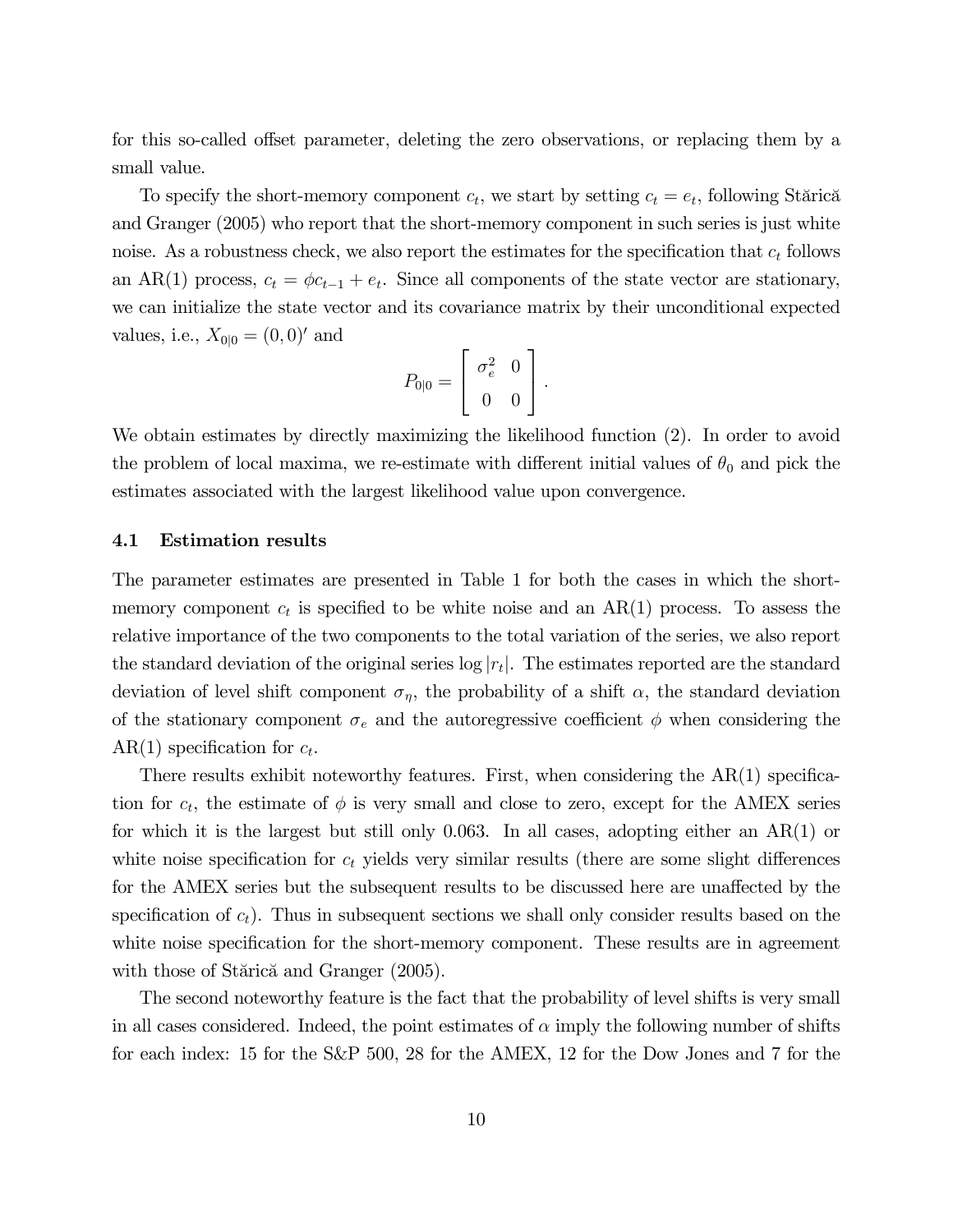NASDAQ. However, the shifts are important given that their standard deviation is of the same order as the standard deviation of the series. Nevertheless, given that the shifts occur so infrequently, the noise component accounts for the bulk of total variation.

#### 4.2 The effect of level shifts on long-memory and conditional heteroskedasticity

Given the features documented above, it would be interesting to determine whether the level shifts are important to dictating the overall behavior of the series. We shall address this issue by investigating whether the shifts can explain a) the well-documented feature of long-memory and b) the presence of conditional heteroskedasticity.

To do so we need estimates of the dates at which the level shifts occur as well as the means within each segment. Ideally, one would use a smoothed estimate of the level shift component  $\tau_t$ . However, in this context of multiple abrupt changes, conventional smoothers perform very poorly as we shall see. Hence, we also resort to using the following strategy. We use the point estimate of  $\alpha$  to obtain a point estimate of the number of changes, as reported above. We then apply the method of Bai and Perron (2003) to obtain the estimates of the break dates that globally minimize the following sum of squared residuals:

$$
\sum_{i=1}^{m+1} \sum_{t=T_{i-1}+1}^{T_i} [y_t - \mu_i]^2,
$$

where m is the number of breaks,  $T_i$  ( $i = 1, ..., m$ ) are the break dates with  $T_0 = 0$  and  $T_{m+1} = T$  and  $\mu_i$   $(i = 1, ..., m+1)$  are the means within each regime which can easily be estimated once the break dates are. This method is efficient and can easily handle the large number of observations we are using, even with as many as 28 breaks (see Bai and Perron, 2003 for more details). Note that since our model allows for consecutive level shifts, we set the minimal length of a segment to just one observation. The fitted level shift component obtained using this method is presented in Figure 1 along with the original series  $log |r_t|$  and the smoothed estimate of the level shift component obtained using the smoothing method described in Wada and Perron (2007). As can be seen, the smoothed estimates are quite erratic, though they generally follows the overall changing mean of the series as depicted using the method of Bai and Perron (2003). This highlights the advantage of using this latter method since it delivers estimates of the level shift component that are consistent with the model postulated. A look at the graph indicates that the shifts agree with the major changes in the scale of  $log |r_t|$  and, as expected, there is a brief but important shift in October 1987 for all series.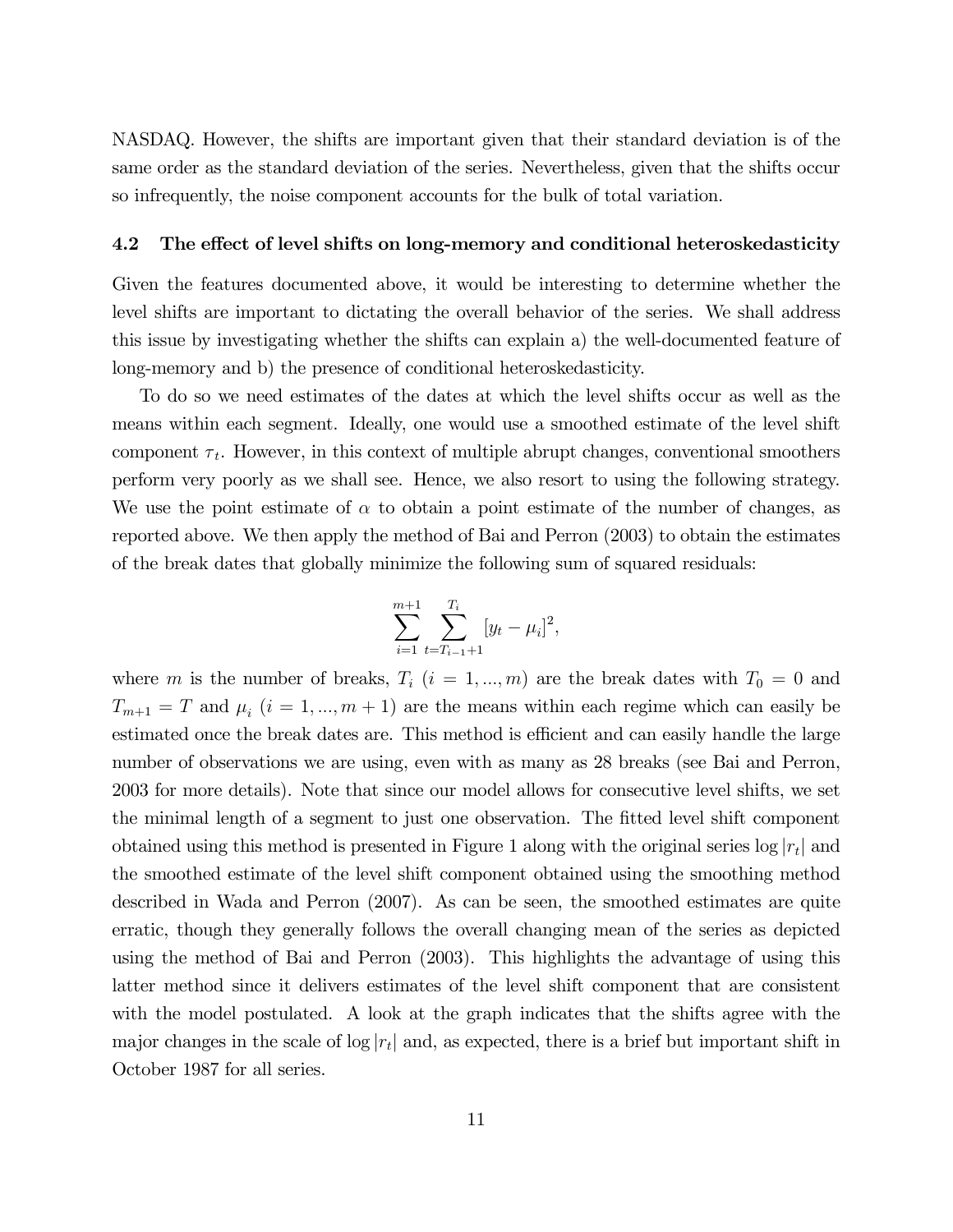The first issue we address is whether the level shift can account for the long-memory feature of the series  $log |r_t|$ . To do so, we plot the autocorrelation functions (up to 300 lags) of the original series  $log |r_t|$  and its short-memory component  $c_t$ , obtained by subtracting the fitted trend from  $\log |r_t|$ . We do so using the trend obtained using the smoothed estimate of the level shift component and that obtained using the algorithm of Bai and Perron (2003). The results are presented in Figure 2. One can see that for all cases, the log-absolute returns clearly display an autocorrelation function that resembles that of a long-memory process: it decays very slowly and the values remain important even at lag 300. On the other hand, once the level shifts are accounted for, the picture is completely different and there is barely any evidence of remaining correlation, consistent with the estimate of  $\phi$  obtained above. Given that we have ten thousands or so observations for each series, the autocorrelations at small lags may be deemed significant but they have no practical importance given their small values. Hence, for all practical purposes, we can view the short-memory component as being nearly white noise. These results are quite impressive. Despite the fact that the shifts are rare and account for only a small portion of the total variation of the series, they account for (nearly) all of the autocorrelation present in log-absolute returns.

It is almost universally accepted that stock returns exhibit conditional heteroskedasticity. For that reason, the GARCH(1,1) model, introduced by Bollerslev (1986) following the work of Engle (1982), has been used widely to model returns and is generally perceived as one of the leading candidates of forecasting models. Though Lamoureux and Lastrapes (1990) documented that structural changes in the level of variance can amplify the evidence of conditional heteroskedasticity, no strong evidence has been previously presented on assessing whether accounting for such changes can completely eliminate all evidence of conditional heteroskedasticity. We shall present evidence to this effect.

To account for the fat-tailed distribution of returns, the most popular model is the GARCH(1,1) model with Student-t errors given by, for the demeaned returns process  $\tilde{r}_t$ ,

$$
\begin{aligned}\n\widetilde{r}_t &= \sigma_t \varepsilon_t, \\
\sigma_t^2 &= \mu + \beta_r \widetilde{r}_{t-1}^2 + \beta_\sigma \sigma_{t-1}^2,\n\end{aligned} \tag{10}
$$

where  $\varepsilon_t$  is i.i.d Student-t distributed with mean 0 and variance 1. The parameters of interest are  $\beta_r$  and  $\beta_\sigma$ , which measure the extent of conditional heteroskedasticity present in the data. As is standard, we let the degrees of freedom of the Student-t distribution be an unknown parameter, estimated jointly with the others. We estimate such a model for the four returns indices using maximum likelihood. We also consider the case that accounts for level shifts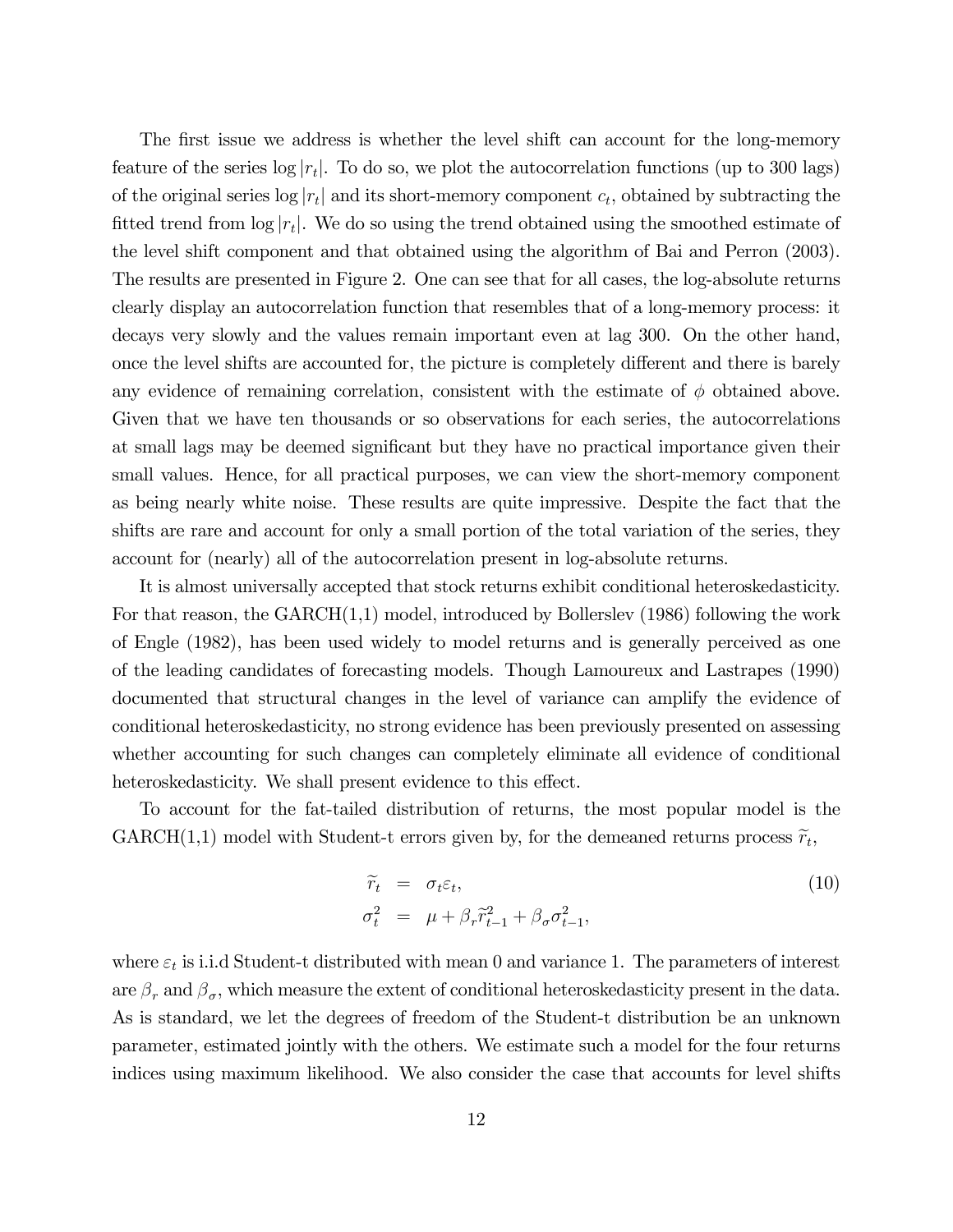at the dates documented in the fitted level shift component, as presented of Figure 1. This implies the following extended specification, sometimes referred to as a components GARCH model:

$$
\widetilde{r}_t = \sigma_t \varepsilon_t,
$$
\n
$$
n_t = \mu + \rho (n_{t-1} - \mu) + \phi (\widetilde{r}_{t-1}^2 - \sigma_{t-1}^2) + \sum_{i=2}^{m+1} D_{i,t} \gamma_i,
$$
\n
$$
(\sigma_t^2 - n_t) = \beta_r (\widetilde{r}_{t-1}^2 - n_{t-1}) + \beta_\sigma (\sigma_{t-1}^2 - n_{t-1}),
$$
\n(11)

where  $D_{i,t} = 1$  if t is in regime i, i.e.,  $t \in \{T_{i-1}+1, ..., T_i\}$ , and 0 otherwise, with  $T_i$  $(i = 1, ..., m)$  being the break dates documented in Figure 1 (again  $T_0 = 0$  and  $T_{m+1} = T$ ). The coefficients  $\gamma_i$ , which index the magnitude of the shifts, are treated as unknown and are estimated with the remaining parameters, while the number of breaks is obtained from the point estimate of  $\alpha$ . The estimates of  $\beta_r$  and  $\beta_\sigma$  obtained from the standard GARCH(1,1) model (10) and the extended model (11) that allows for level shifts are presented in Table 2. The results are quite informative. Using the standard  $GARCH(1,1)$  model, both estimates are highly significant for all series. In particular, the value of  $\beta_{\sigma}$  is quite high, as often documented, with values ranging between 0.866 and 0.935. We also estimated the components GARCH model without level shifts and the results are similar for the estimates of  $\beta_r$  and  $\beta_{\sigma}$ . The estimates of  $\rho$  are very close to one. This is due to the fact that the model attempts to capture features akin to long memory so that a value of  $\rho$  close to one implies highly persistent shocks.

The picture is very different when we allow for level shifts. None of the estimates of  $\beta_{\sigma}$  are significant, with small values ranging from -0.045 to 0.151. The estimate of  $\beta_{r}$  is insignificant for the S&P 500 and Dow Jones series. It is significant with p-values close to 0.01 for the AMEX and NASDAQ series, though the point estimates are much smaller (0.05 for both) so that their economic importance is minor. Also of interest is the fact that with level shifts the estimates of  $\rho$  are now well below one, between 0.85 and 0.95, implying that shocks have a half life between between 4 and 13 days. Hence, introducing few level shifts imply a markedly different interpretation of the data. These results indicate that level shifts in log-absolute or squared returns account for nearly all of the documented evidence of conditional heteroskedasticity in these stock returns series. They also imply that shock to volatility have very little persistence.

We also assessed the sensitivity of the results using the smoothed estimate of the trend function. This is done by replacing the term  $\sum_{i=2}^{m+1} D_{i,t}\gamma_i$  by the smoothed estimate of the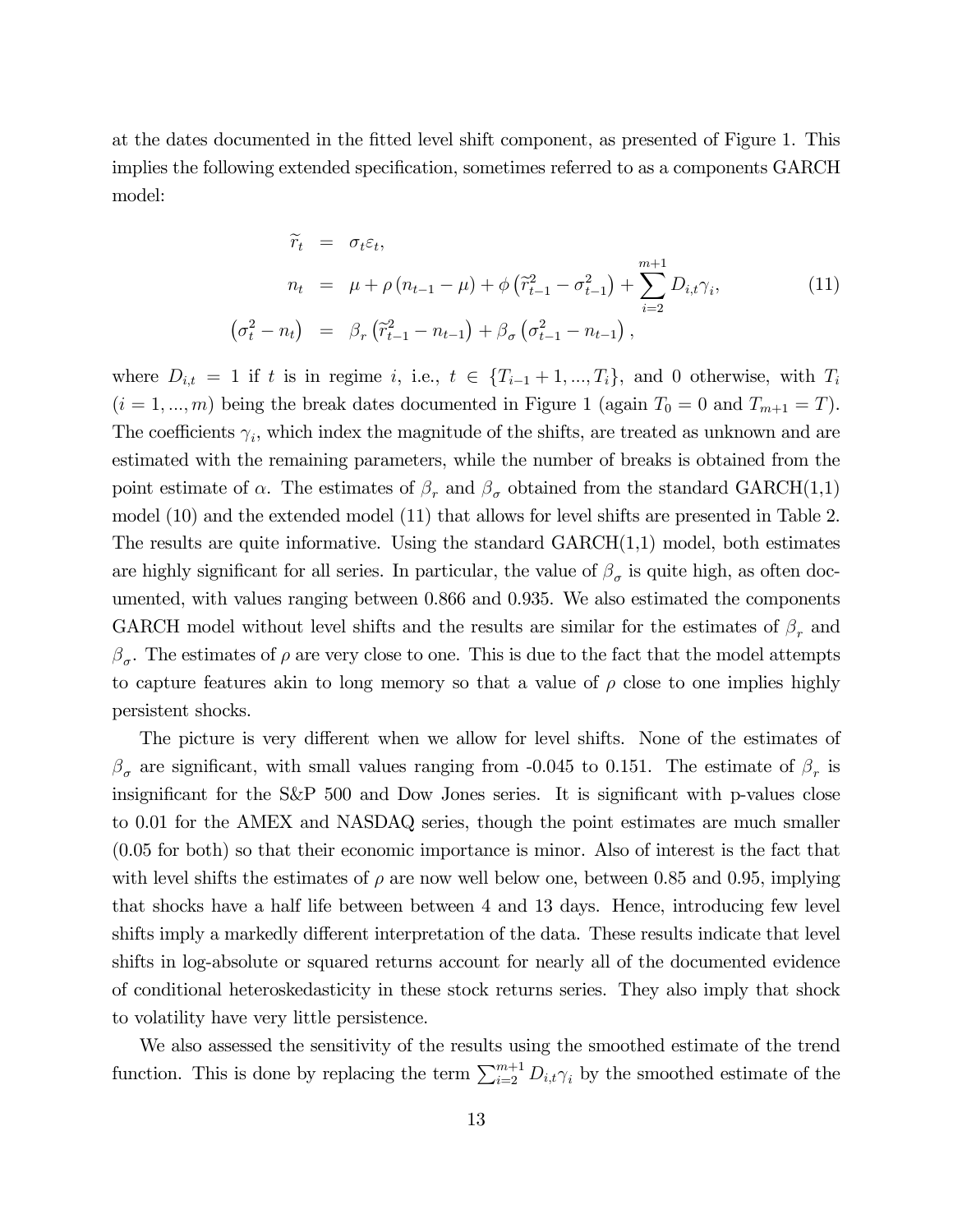level shift component. The results are qualitatively similar, though it must be noted that, in this case, the estimates of the parameters are quite sensitive to minor changes in the sample used.

To summarize the results so far, the level shifts model with white noise errors appears to provide an accurate description of the data. The level shift component is an important feature that explains both the long-memory and conditional heteroskedasticity features generally perceived as stylized facts. Our analysis so far is retrospective and one may rightfully raise the issue of data overfitting as an explanation of the results, especially when multiple structural changes are present. It remains therefore to see whether our level shift model provides reasonable forecasts in comparison to traditional models.

#### 5 Forecasting

We now consider the performance of the level shift model with white noise errors for logabsolute returns in forecasting volatility proxied by squared returns relative to two popular models: the  $GARCH(1,1)$  model and its fractionally integrated counterpart, the FI- $GARCH(1,1)$  model. Given that the smoothed estimates of the level shift components are erratic and not in accord with the postulated model, we shall henceforth not use them. The design of the forecasting experiment follows Starica and Granger (2005). We start forecasting at observations 2,000. We re-estimate the models every 20 days, at which point forecasts of up to 200 days are constructed. The proxy for volatility being the realized squared returns are quite noisy, and to reduce the effect of sampling variability, we follow Stărică and Granger (2005) in the construction of a metric to gauge relative performance. Let  $\hat{\sigma}_{t,p}^2$  be a p-step ahead forecast of  $\sigma_{t+p}^2$ , the variance of returns  $r_t$  at time  $t+p$ , proxied by the squared demeaned returns. Let  $n$  be the number of forecasts produced, then the estimated MSE is constructed as

$$
MSE(p) = \frac{1}{n} \sum_{t=1}^{n} \left( \bar{r}_{t,p}^{2} - \sigma_{t,p}^{2} \right)^{2}, \qquad (12)
$$

where  $\sigma_{t,p}^2 = \sum_{k=1}^p \hat{\sigma}_{t+k}^2$  and  $\bar{r}_{t,p}^2 = \sum_{k=1}^p r_{t+k}^2$  is the realized volatility over the interval  $[t + 1, t + p]$ . This estimate of the MSE is preferable to the simpler version  $\sum_{t=1}^{n} (r_{t+p}^2 \hat{\sigma}_{t+p}^2$ )<sup>2</sup>, because the latter uses a poor measure of realized return volatility (see Anderson and Bollerslev, 1998). Through averaging, some of the idiosyncratic noise in the highfrequency component of squared returns is canceled out. Throughout, the relative forecasting performance of the two models is evaluated by the ratio of their MSEs as defined above.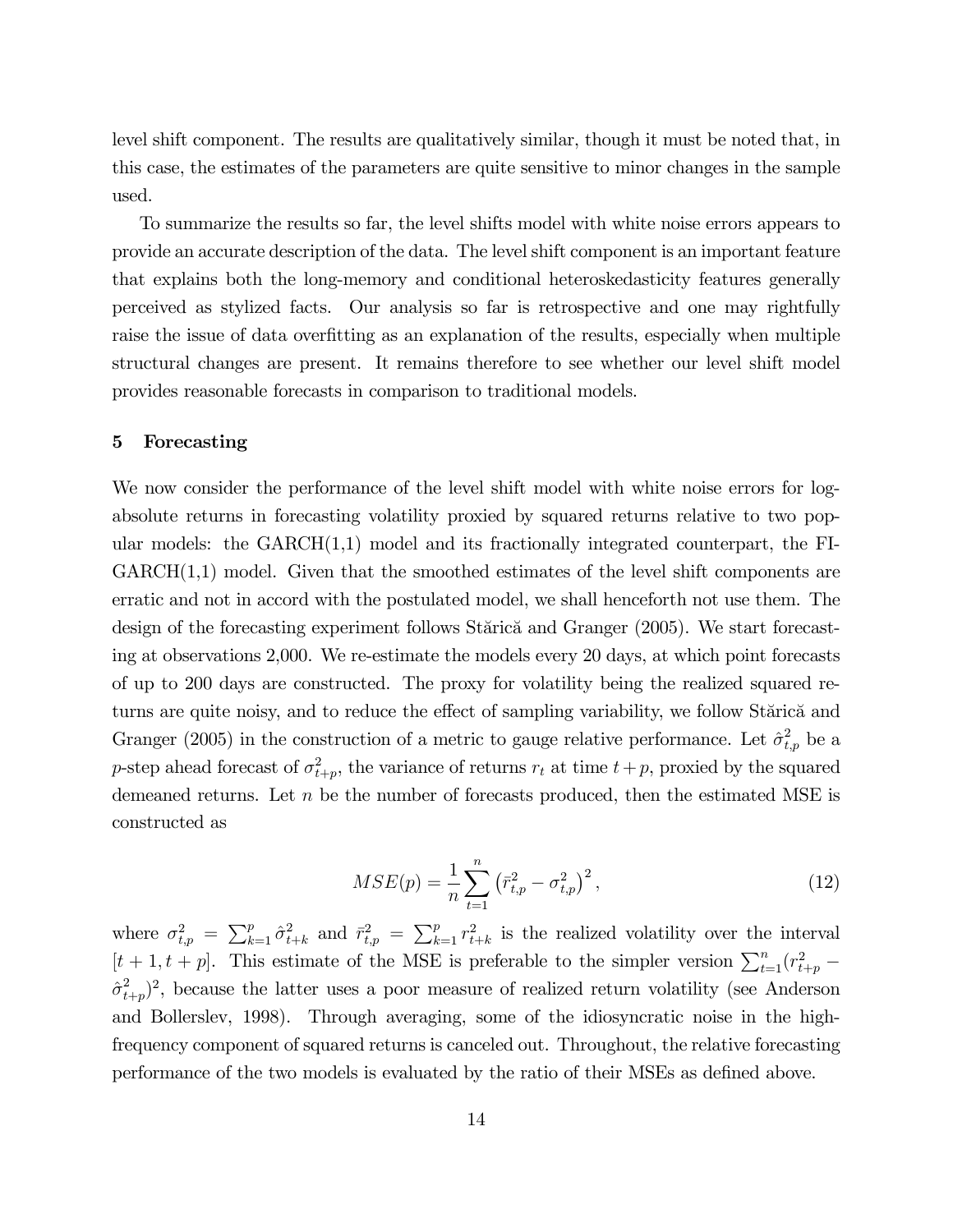#### 5.1 Construction of the forecasts

We now describe how the forecasts are constructed for each method. We start with the level shift model applied to log-absolute returns for which we assume, following the evidence documented above, a short-memory component that is simply white noise. Since our model and estimates pertain to log-absolute returns, we need an appropriate transformation that yields forecasts of the variance of returns. Recall that our model specifies the following process for log absolute returns  $2$ :

$$
log(|r_t| + C) = \tau_t + c_t,
$$

where  $C$  is a positive constant used to bound returns away from zero. This yields the following model for returns:

$$
|r_t| + C = h_t^{1/2} \widetilde{\varepsilon}_t,
$$

where  $h_t = e^{2\tau_t} E(e^{2c_t})$  and  $\tilde{\epsilon}_t = e^{c_t} / [E(e^{2c_t})]^{1/2}$  so that  $E\tilde{\epsilon}_t^2 = 1$  and  $\tilde{\epsilon}_t$  is independent of h<sub>t</sub>. The sequence  $\tilde{\epsilon}_t$  is also i.i.d., given that  $c_t = e_t$ . Hence,  $2c_t \sim i.i.d. N(0, 4\sigma_e^2)$  and  $E(e^{2c_t}) = e^{0+4\sigma_e^2/2} = e^{2\sigma_e^2}$ . Since the level shifts are rare and there is considerable uncertainty about their timing and magnitudes, we ignore them when forecasting. We then have,

$$
E_t (|r_{t+k}| + C)^2 = E_t h_{t+k} = \exp(2\tau_t + 2\sigma_e^2),
$$

so that the k-period ahead forecast of the squared returns  $r_{t+k}^2$  is

$$
E_t r_{t+k}^2 = \exp(2\tau_t + 2\sigma_e^2) - 2CE_t |r_{t+k}| - C^2,
$$

where

$$
E_t |r_{t+k}| = E_t \exp(\tau_t + c_{t+k}) - C = \exp(\tau_t + 0.5\sigma_e^2) - C.
$$

We now consider forecasting with the Student-t  $GARCH(1,1)$  model, which can be written as:

$$
\widetilde{r}_t = r_t - \mu = \sigma_t \varepsilon_t,\tag{13}
$$

$$
\sigma_t^2 = \alpha_1 + \alpha_2 \tilde{r}_{t-1}^2 + \alpha_3 \sigma_{t-1}^2,
$$
\n(14)

where the innovation  $\varepsilon_t$  is i.i.d Student-t distributed with mean 0 and variance 1 and  $\tilde{r}_t$  are demaned returns. We start with the following transformation:

$$
\widetilde{r}_t^2 = \alpha_1 + (\alpha_2 + \alpha_3)\widetilde{r}_{t-1}^2 + \omega_t - \alpha_3\omega_{t-1},\tag{15}
$$

<sup>&</sup>lt;sup>2</sup>Note that the constant term present in  $(1)$  does not enter in the estimation procedure. The unconditional mean of  $\log(|r_t| + C)$  can be captures by constructing  $\tau_t$  appropriately.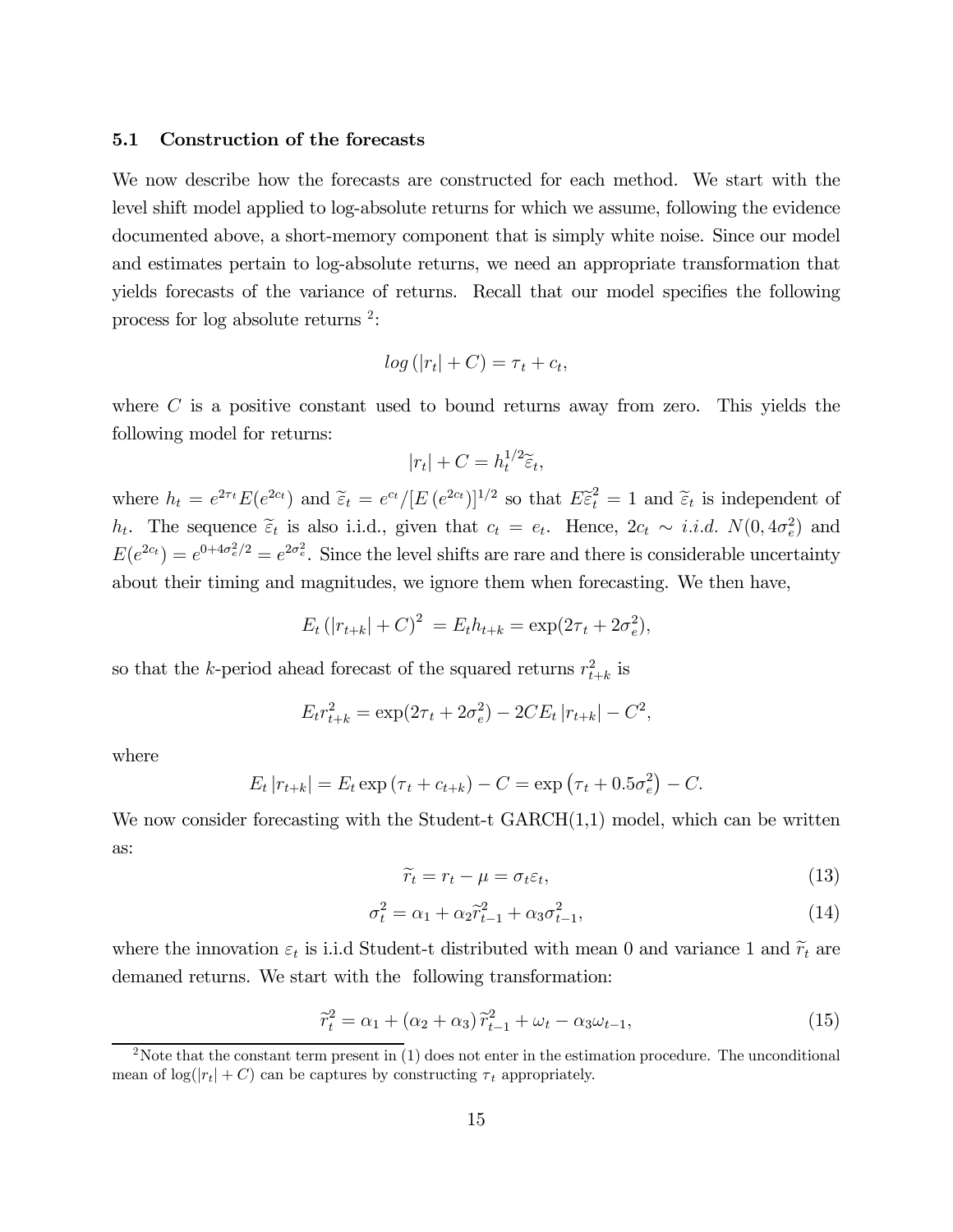where  $\omega_t = \tilde{r}_t^2 - \sigma_t^2$  is the forecast error associated with the forecast of  $\tilde{r}_t^2$  based on its lagged values (to see this, note that  $E_{t-1}(\tilde{r}_t^2) = E_{t-1}(\sigma_t^2 \varepsilon_t^2) = \sigma_t^2 var(\varepsilon_t) = \sigma_t^2$ ). Thus,  $\omega_t$  is a white noise process that is fundamental to  $\tilde{r}_t^2$ . The unconditional mean of  $\tilde{r}_t^2$  can then be computed easily from (15), assuming  $\alpha_2 + \alpha_3 < 1$ , by

$$
E\left(\tilde{r}_t^2\right) = \sigma^2 = \alpha_1/\left(1 - \alpha_2 - \alpha_3\right).
$$

The recursive form for the squared demeaned returns is

$$
\widetilde{r}_t^2 - \sigma^2 = (\alpha_2 + \alpha_3) (\widetilde{r}_{t-1}^2 - \sigma^2) + \omega_t - \alpha_3 \omega_{t-1}
$$

so that, for  $k > 1$ , the k-period ahead forecast of the squared demeaned returns is

$$
E_t \tilde{r}_{t+k}^2 = \sigma^2 + (\alpha_2 + \alpha_3)^{k-1} \left( E_t \tilde{r}_{t+1}^2 - \sigma^2 \right) = \sigma^2 + (\alpha_2 + \alpha_3)^{k-1} \left( \sigma_{t+1}^2 - \sigma^2 \right),
$$

where  $\sigma_{t+1}^2 = \alpha_1 + \alpha_2 \tilde{r}_t^2 + \alpha_3 \sigma_t^2$ . To recover the forecasts for the squared returns, we make the following adjustment, using the fact that the time variation in the conditional mean of returns is quantitatively negligible:

$$
E_t r_{t+k}^2 = E_t \tilde{r}_{t+k}^2 + (E_t r_{t+k})^2 \approx E_t \tilde{r}_{t+k}^2 + \mu^2.
$$

We finally consider the  $FIGARCH(1,1)$  model, given by

$$
\widetilde{r}_t = r_t - \mu = \sigma_t \varepsilon_t,
$$
  
\n
$$
(1 - \alpha_3 L) \sigma_t^2 = \alpha_1 + [1 - \alpha_3 L - (1 - \alpha_2 L) (1 - L)^d] \widetilde{r}_t^2,
$$

where the innovation  $\varepsilon_t$  is i.i.d standard normal and  $(1 - L)^d = \sum_{j=0}^{\infty} \pi_j L^j$  with

$$
\pi_j = \frac{\Gamma(j+d)}{\Gamma(j+1)\Gamma(d)} = \prod_{0 < k \leq j} \frac{k-1-d}{k} \, .
$$

To facilitate forecasting, we transform the conditional variance equation into an infinite order ARCH representation:

$$
\sigma_t^2 = \alpha_1 / \left(1 - \alpha_3\right) + \lambda \left(L\right) \widetilde{r}_t^2,
$$

where  $\lambda_1 = \alpha_2 - \alpha_3 + d$  and  $\lambda_k = \alpha_3 \lambda_{k-1} + [(k-1-d)/k - \alpha_2] \pi_{k-1}$ , for  $k \geq 2$ . Then, the recursive forecasts can be constructed from

$$
E_t \tilde{r}_{t+k}^2 = E_t \sigma_{t+k}^2 = \alpha_1 / (1 - \alpha_3) + \sum_{i=1}^{t+k-1} \lambda_i E_t \tilde{r}_{t+k-i}^2,
$$

where  $E_t \tilde{r}_{t+k-i}^2 = \tilde{r}_{t+k-i}^2$  for  $i \geq k$ . To recover the forecasts of the squared returns, we adjust  $E_t \tilde{r}_{t+k}^2$  by adding back the squared mean, so that  $E_t r_{t+k}^2 \approx E_t \tilde{r}_{t+k}^2 + \mu^2$ .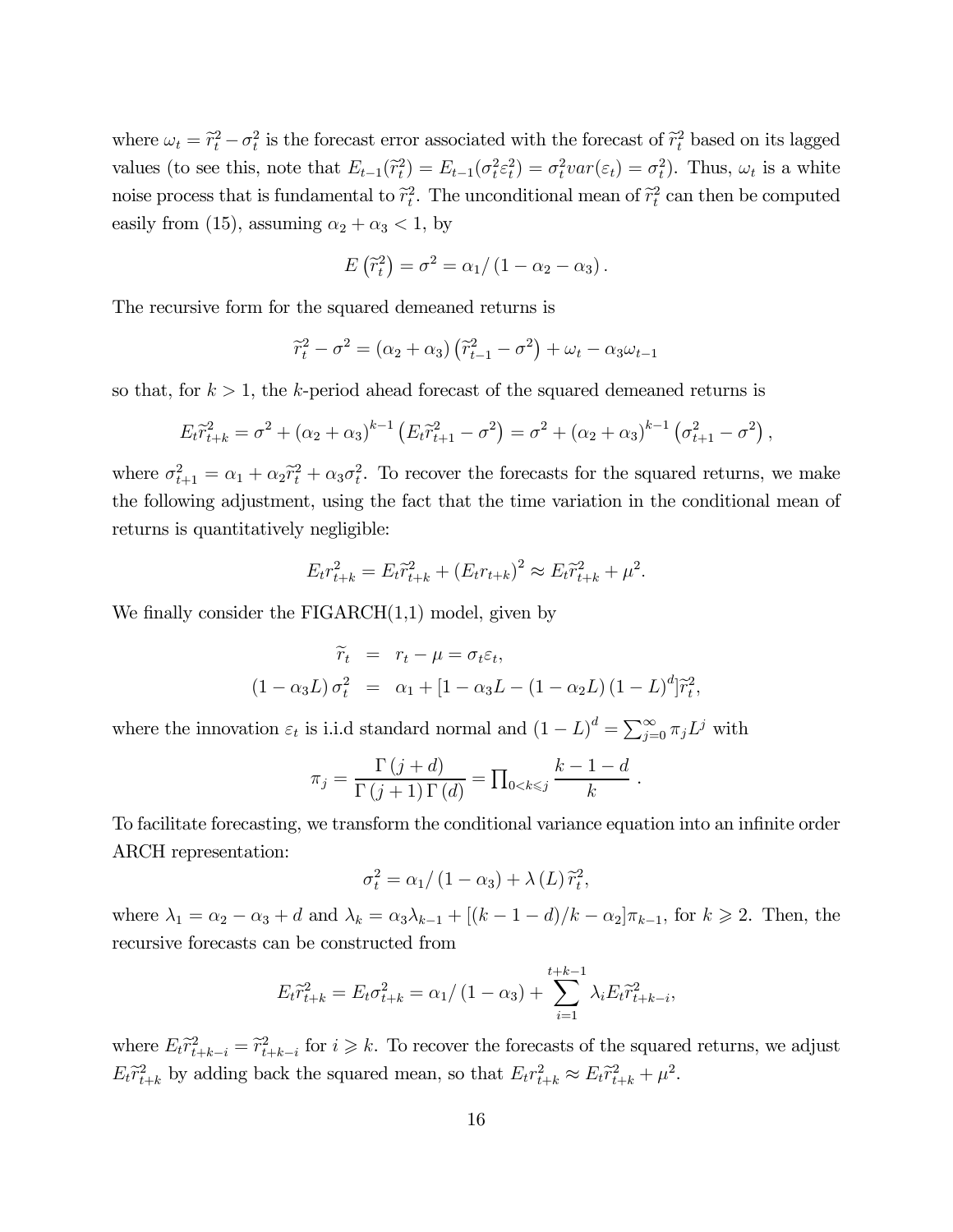#### 5.2 Forecasting Comparisons

We start with an unfair but instructive comparison. For the  $GARCH(1,1)$  and  $FIGARCH(1,1)$ models, we re-estimate every 20 observations. However, for the random level shifts model, we use the fitted means obtained from the full sample, i.e., the fitted level shift process depicted in Figure 1 obtained using the Bai and Perron (2003) algorithm and the number of breaks implied by the full sample estimate of  $\alpha$ , the probability of a level shift at each period. The results are presented in Figure 3 (level shifts versus GARCH) and Figure 4 (level shifts versus FIGARCH). They show that the random level shift model has much better forecasting performance at all horizons and for all series, except for very short horizons when considering the AMEX and NASDAQ indices, in which case the GARCH and FIGARCH have a slight advantage. As stated, this is an unfair comparison but it indicates that if we have a precise estimate of the mean of log-absolute returns at a given date, we can obtain much better forecasts from the level shift model than the other models.

The issue then becomes how to obtain a good estimate of the current mean of a regime at a given date, at which the forecasts are made, without using information after that date. This turns out to be a delicate issue. The use of the filtered estimates of  $\tau_t$ , the level shift component, obtained via the Kalman filter algorithm are too volatile to be useful. An obvious approach then is to repeat what we did for the full sample every 20 observations and forecast using the estimate of the mean for the last regime. The problem here is that if one allows for the possibility of a change at each date, as in the theoretical model, the fitted values often indicate that a change occurred at the end of the sample when, ex-post, no such long lasting change have occurred. In light of these issues, we resort to using a backwards CUSUM procedure, as in Pesaran and Timmerman (1999). At each forecasting period, we use the CUSUM test of Brown, Durbin and Evans (1975). We determine the cutoff point to get the mean to forecast as the first time the CUSUM statistic crosses one of the critical lines, determined by the criterion that the probability of at least one of the last 1,000 cumulative sums of standardized recursive residuals crossing a line is 10%. Note that this procedure is consistent with the model postulated. Indeed, with the assumption that the level shifts are independent and identically distributed (and, hence, cannot be forecasted), the best forecast is the mean obtained using the data from the last regime and some portion of the data prior. The CUSUM is a procedure that effectively indicates the date at which a forecast failure occurs and is, accordingly, the best suited from a forecasting perspective (see, e.g., Pesaran and Timmerman, 1999).

The results are presented in Figure 5 (level shifts versus GARCH) and Figure 6 (level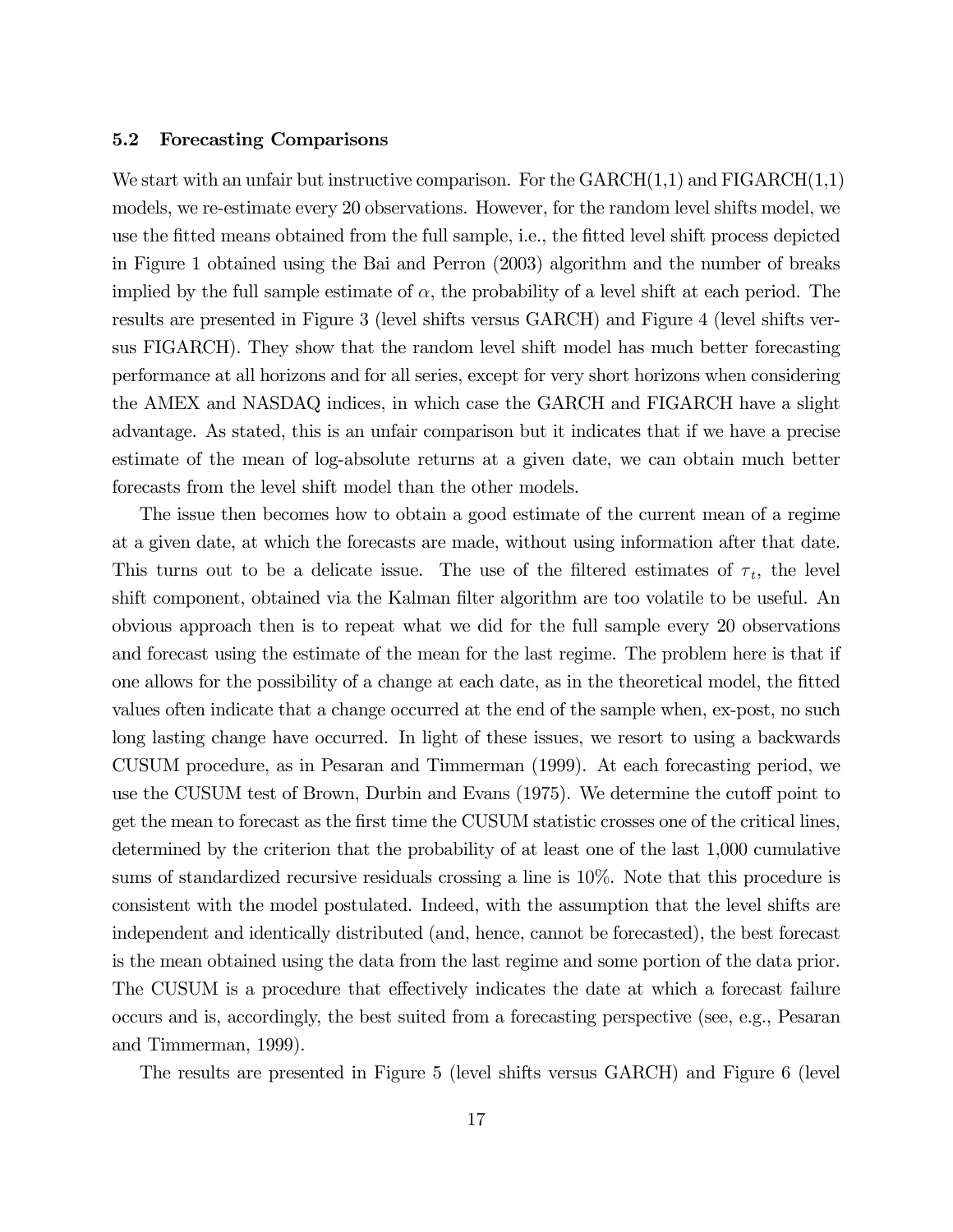shifts versus FIGARCH). For the S&P 500 and Dow Jones indices, the level shift model forecasts better than either the  $GARCH(1,1)$  or the  $FIGARCH(1,1)$  model at nearly all horizons (except at a few isolated short horizons). For the AMEX and NASDAQ indices, the  $GARCH(1,1)$  model performs better only at very short horizons, while the random level shift model is better for longer forecasts. Compared to the  $FIGARCH(1,1)$  model, the random level shift model performs better in the case of the AMEX index, except at a few isolated short horizons. For the NASDAQ index, the level shift model performs better at horizons greater than 100 days, but the FIGARCH model performs better at short horizons.

Following Anderson et al. (2003) and Starica and Granger (2005), in the tradition of Mincer and Zarnowitz (1969), we also evaluate the models' relative forecasting accuracy by regressing proxies for volatility on a constant and the forecast values provided by the various models. We consider regressions of the form

$$
r_{t+p}^2 - r_t^2 = b_0 + b_1(f_{t,p}^{LS} - r_t^2) + b_2(f_{t,p}^i - r_t^2) + u_t,
$$
\n(16)

where  $f_{t,p}^{LS}$  denotes the p-step ahead forecast of  $r_{t+p}^2$  from the level shift model and  $f_{t,p}^i$ denotes the p-step ahead forecast from the GARCH model  $(i = GA)$  or the FIGARCH model  $(i = FI)$ . See the discussion in Starica and Granger (2005) for the choice of this particular regression. The goal is to see first if the forecasts from the level shift model are uncorrelated with the forecast errors from either of the two competitors. This is done by testing the null hypothesis  $H_0^A$ :  $(b_0, b_1, b_2) = (0, 0, 1)$  using a standard Wald test with an asymptotic chi-square distribution. The results favor the level shift model if the null hypothesis can be rejected. Conversely, one can test if the forecast errors from the level shift model are uncorrelated with the forecasts from either of the two competitors. This is done by testing the null hypothesis  $H_0^B$ :  $(b_0, b_1, b_2) = (0, 1, 0)$  using again a standard Wald test. The results favor the level shift model if the null hypothesis cannot be rejected. An outcome for which the p-value for the test pertaining to  $H_0^A$  is less (resp., greater) than 5% and that for the test pertaining to  $H_0^B$  is greater (respc., less) than 5% is viewed as evidence in favor (resp., against) the level shift model. The cases for which both p-values are either greater or smaller than 5% are viewed as providing no evidence in favor of either model.

The results are presented in Table 3 for various horizons between 20 and 200 days. Consider first the comparison between the level shift and GARCH models. For the S&P 500 and AMEX indices, the evidence is in favor of the level shift model at all horizons. For the Dow Jones index, the evidence is also in favor of the level shift model for horizons up to 100 days while for longer horizons the tests are inconclusive (both tests have p-values less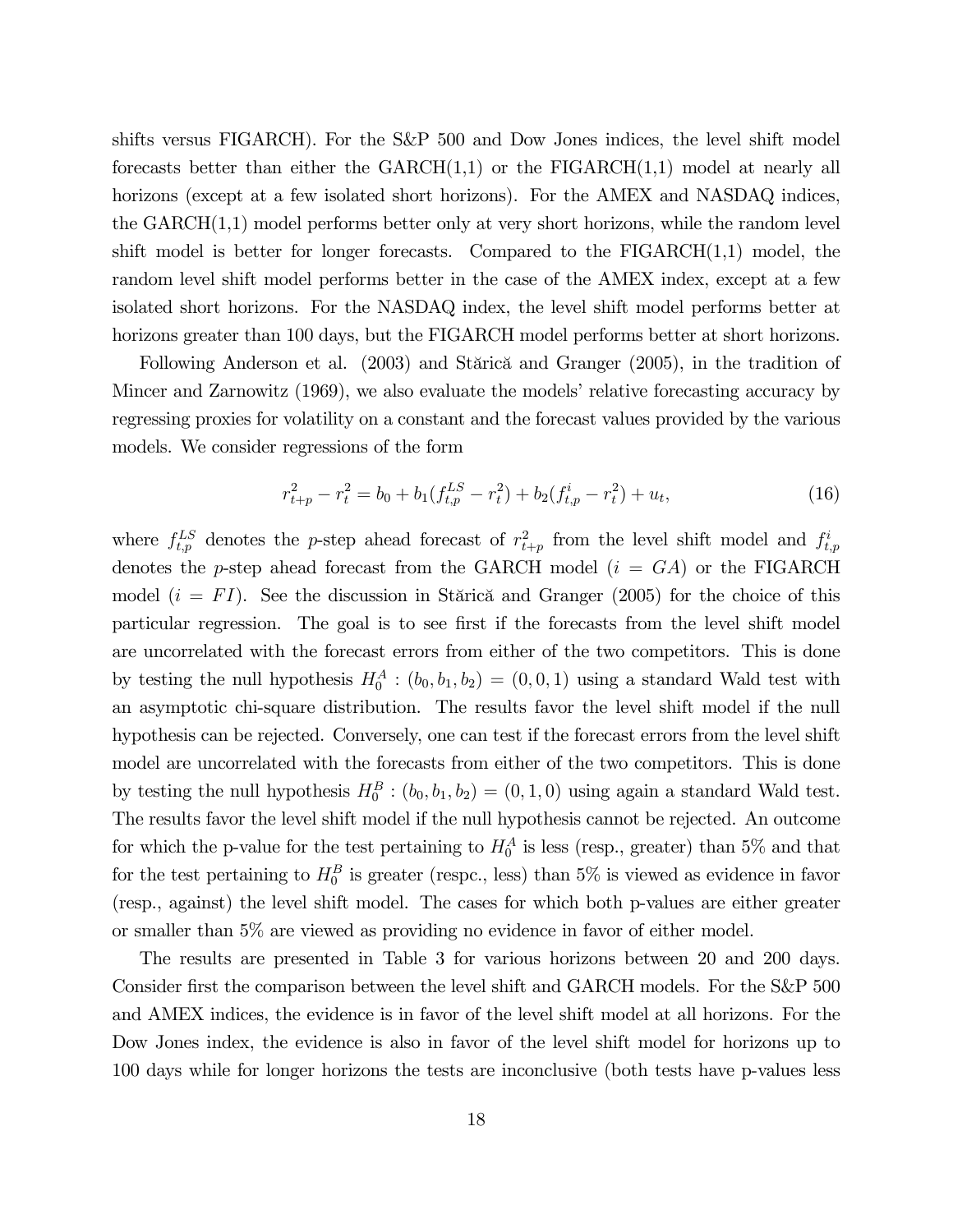than 5%). For the NASDAQ index, the level shift model is deemed superior for horizons 20, 40, 60, 80, 140 and 160 while the GARCH model performs better at horizons 100, 120 and 180 (for a horizon of 200 days, the evidence is inconclusive). Hence, the overall results strongly indicate that the forecasting performance of the level shift model is superior to that of the GARCH(1,1) model. When compared to the FIGARCH model, the level shift model generally performs better at shorter horizons: up to 100 days for the S&P 500 and Dow Jones indices, up to 60 days for the NASDAQ index and at horizon 20 for the AMEX index. The FIGARCH occasionally performs better: at horizon 200 for the S&P 500 and AMEX indices and at horizons 80, 100, 120 and 180 for the NASDAQ index. For all other cases, the evidence does not favor one model over the other, using the criterion adopted.

Overall, the results are encouraging and show that the random level shift model is a serious contender as a forecasting model and that gains in forecast accuracy can be substantial. These results are important since not only does the level shift model provide a better description of the data in sample, it does so without sacrificing forecasting performance, often increasing it. Hence, level shifts appear to be genuinely present in the data and not simply a modeling convenience that allows for a better in-sample fit. This contrasts with the common perception that structural change models are not useful for forecasting.

#### 6 Conclusion

In this paper, we first proposed a simple estimation method for a model of a series composed of a random level shift and a short-memory component. The model, applied to log-absolute returns of the S&P 500, AMEX, Dow Jones and NASDAQ indices, yields impressive results. The level shift model with white noise errors appears to provide an accurate description of the data. The level shift component is an important feature that explains the presence of both the long-memory and conditional heteroskedasticity features that are generally perceived as stylized facts. When accounting for level shifts, the evidence in favor of long-memory and conditional heteroskedasticity disappears. The model can also provide important improvements in forecasting volatility when using squared returns as a proxy. These are especially noticeable when the mean of the regime in effect at the time of forecasting is well estimated. Precise estimates of this mean are, however, difficult to obtain in real time. We have nevertheless shown that in many cases, forecasting improvements can still be obtained from our model by using a backward recursive CUSUM test to determine the length of the last regime.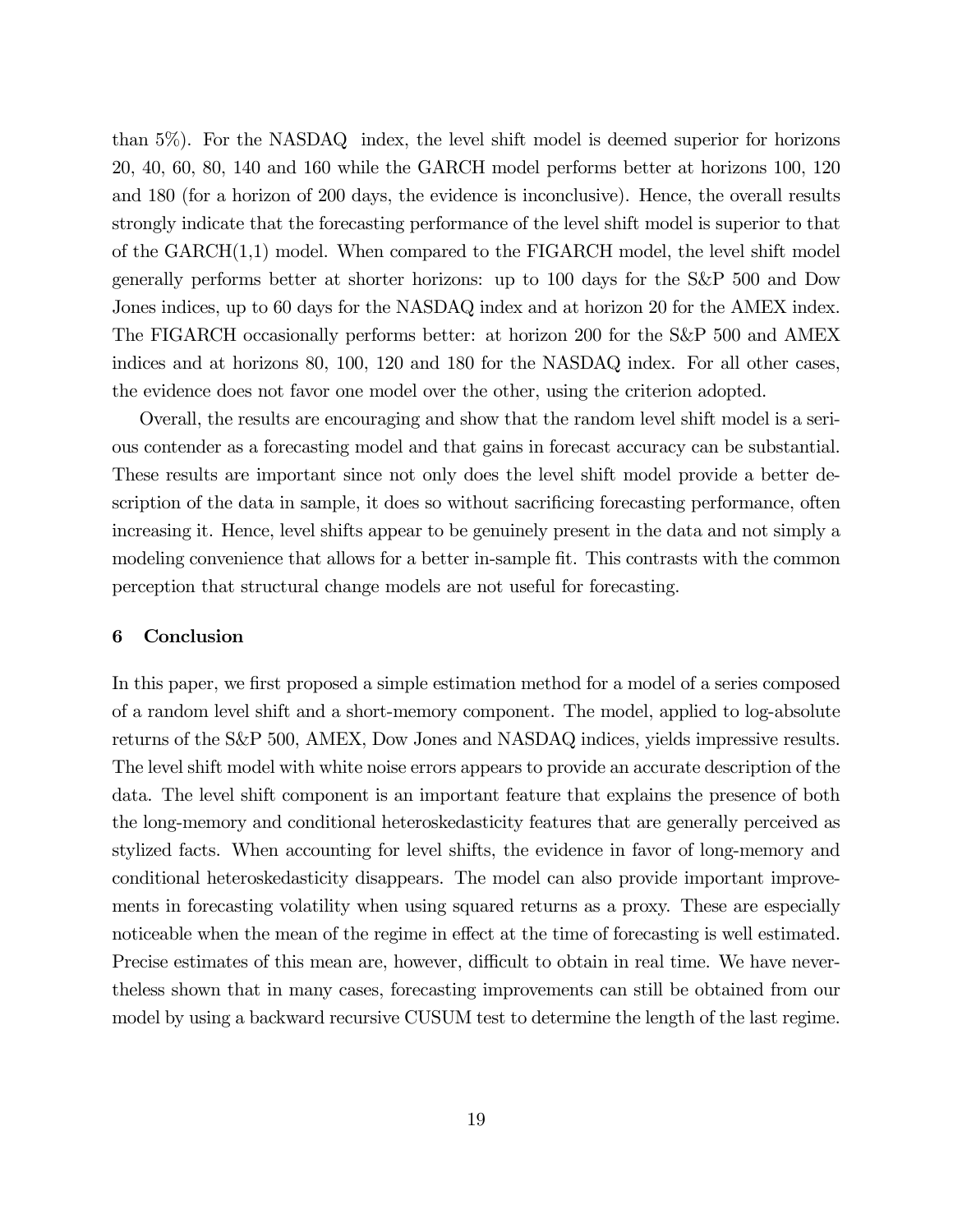#### References

Andersen, T.G., and T. Bollerslev (1998), "Answering the Skeptics: Yes, Standard Volatility Models Do Provide Accurate Forecasts," *International Economic Review* 39, 885-905.

Anderson, T.G., T. Bollerslev, F.X. Diebold, and P. Labys (2001): "The Distribution of Realized Exchange Rate Volatility," Journal of the American Statistical Association 96, 42- 55.

Anderson, T.G., T. Bollerslev, F.X. Diebold, and P. Labys (2003): "Modeling and Forecasting Realized Volatility," Econometrica, 71, 579-626.

Bai, J., and P. Perron (2003), "Computation and Analysis of Multiple Structural Change Models," Journal of Applied Econometrics 18, 1-22.

Baillie, R.T., T. Bollerslev, and H.O. Mikkelsen (1996), "Fractionally Integrated Generalized Autoregressive Conditional Heteroskedasticity," Journal of Econometrics 73, 3—30.

Bollerslev, T. (1986), "Generalized Autoregressive Conditional Heteroskedasticity," Journal of Econometrics 31, 307-327.

Bollerslev, T., and H.O. Mikkelsen (1996), "Modeling and Pricing Long Memory in Stock Market Volatility," *Journal of Econometrics* 73, 151-184.

Breidt, J.F., N. Crato, and P.J.F. de Lima (1998), "On the Detection and Estimation of Long-memory in Stochastic Volatility," Journal of Econometrics 83, 325—348.

Brown, R.L., J. Durbin, and J.M. Evans (1975), "Techniques for Testing the Constancy of Regression Relationships Over Time," Journal of the Royal Statistical Society B 37, 149-163.

Diebold, F., and A. Inoue (2001), "Long Memory and Regime Switching," Journal of Econometrics 105, 131-159.

Engle, R. F. (1982), "Autoregressive Conditional Heteroscedasticity with Estimates of Variance of United Kingdom Inflation," Econometrica 50, 987-1008.

Engle, R.F. (1995), ARCH: Selected Readings. Oxford University Press.

Engle, R.F., and A.D. Smith (1999), "Stochastic Permanent Breaks," Review of Economics and Statistics 81, 533-574.

Filardo, A. J., and S. F. Gordon (1998), "Business Cycle Durations," Journal of Econometrics 85, 99-123.

Fuller, W. A. (1996): Introduction to Time Series (2nd ed.), New York: John Wiley.

Gourieroux, C., and J. Jasiak (2001), "Memory and Infrequent Breaks," Economics Letters 70, 29-41.

Granger, C.W.J., and Z. Ding (1996), "Varieties of Long Memory Models," Journal of Econometrics 73, 61-77.

Granger, C.W.J., and N. Hyung (2004), "Occasional Structural Breaks and Long Memory with an Application to the S&P 500 Absolute Stock Returns," Journal of Empirical Finance 11, 399-421.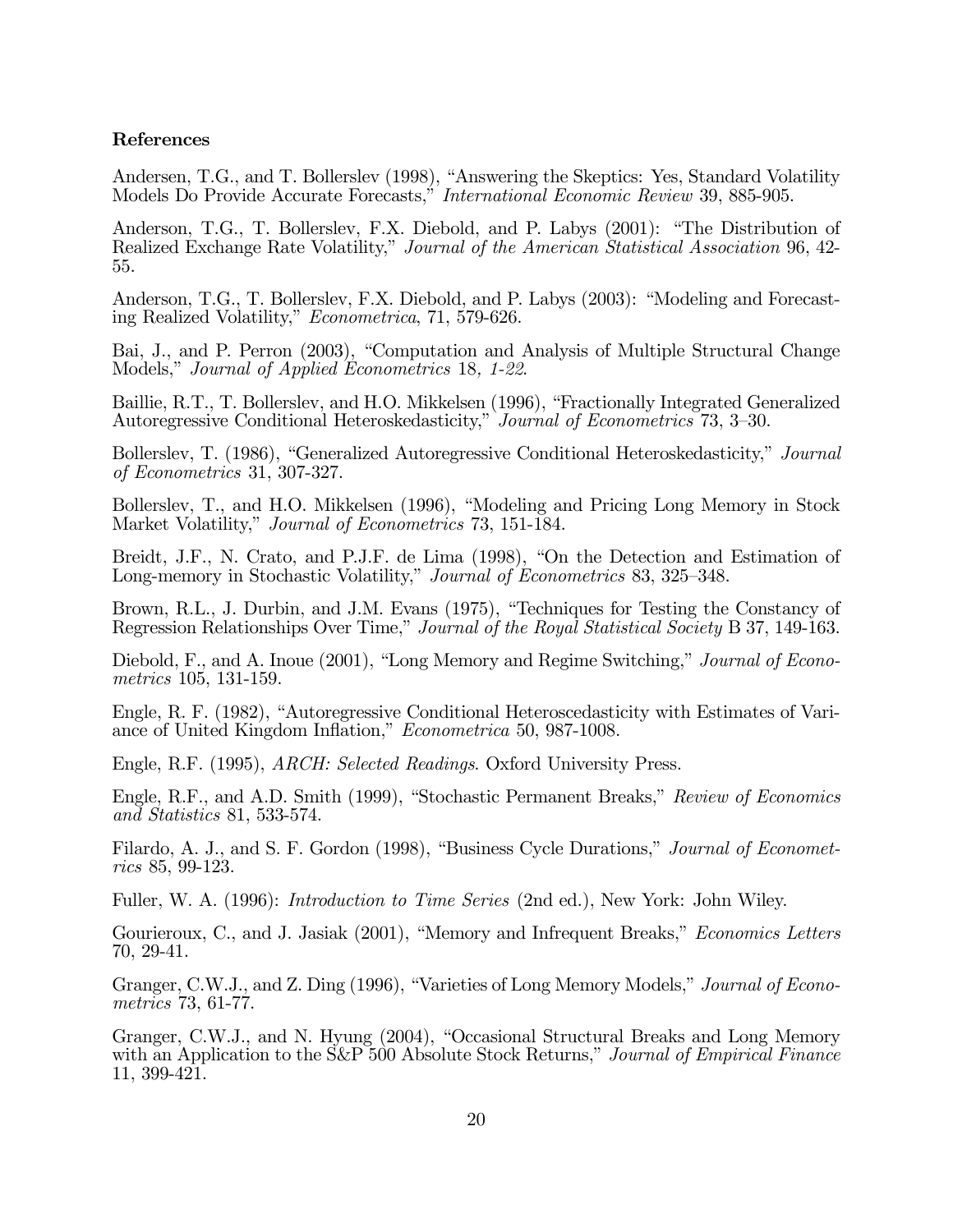Gray, S. (1996), "Modeling the Conditional Distribution of Interest Rates as a Regime Switching Process," Journal of Financial Economics 42, 27-62.

Hamilton, J. (1989), "A New Approach to the Economic Analysis of Nonstationary Time Series and the Business-Cycle," *Econometrica* 57, 357-384.

Harrison, P. J., and C. F. Stevens (1976), "Bayesian Forecasting," Journal of the Royal Statistical Society, Series B 38, 205-247.

Harvey, A.C. (1998), "Long Memory in Stochastic Volatility," in Forecasting Volatility in Financial Markets, ed. by J. Knight and S. Satchell. Oxford: Butterworth-Heineman, 307- 320.

Lamoureux, C.G., and W.D. Lastrapes (1990), "Persistence in Variance, Structural Change, and the GARCH Model," Journal of Business & Economic Statistics 8, 225-234.

Lobato, I.N., and N.E. Savin (1998), "Real and Spurious Long-memory Properties of Stockmarket Data," Journal of Business and Economics Statistics 16, 261-268.

Mikosch, T., and C. Stărică (2004), "Changes of Structure in Financial Time Series and the GARCH Model," REVSTAT - Statistical Journal, 2, 42-73..

Mincer, J. and V. Zarnowitz (1969): "The Evaluation of Economic Forecasts," in Economic Forecasts and Expectations, ed. by J. Mincer. New York: National Bureau of Economic Research.

Morana, C., and A. Beltratti (2004), "Structural Change and Long-Range Dependence in Volatility of Exchange Rates: Either, Neither, or Both,<sup>"</sup> Journal of Empirical Finance 11, 629-658.

Parke, W.R. (1999), "What is fractional integration?" Review of Economics and Statistics 81, 632-638.

Perron, P. (1989), "The Great Crash, the Oil Price Shock and the Unit Root Hypothesis," Econometrica 57, 1361-1401.

Perron, P. (1990), "Testing for a Unit Root in a Time Series Regression with a Changing Mean," Journal of Business and Economic Statistics 8, 153-162.

Perron, P. and Z. Qu (2007), "An Analytical Evaluation of the Log-periodogram Estimate in the Presence of Level Shifts," Unpublished Manuscript, Department of Economics, Boston University.

Perron, P., and Z. Qu (2008), "Long-Memory and Level Shifts in the Volatility of Stock Market Return Indices", Unpublished Manuscript, Department of Economics, Boston University.

Perron, P., and T. Wada (2009), "Let's Take a Break: Trends and Cycles in U.S. Real GDP," forthcoming in Journal of Monetary Economics.

Pesaran, M.H., and A. Timmerman (1999), " Model Instability and Choice of Observation Window," Discussion Paper 99-19, Department of Economics, University of California, San Diego.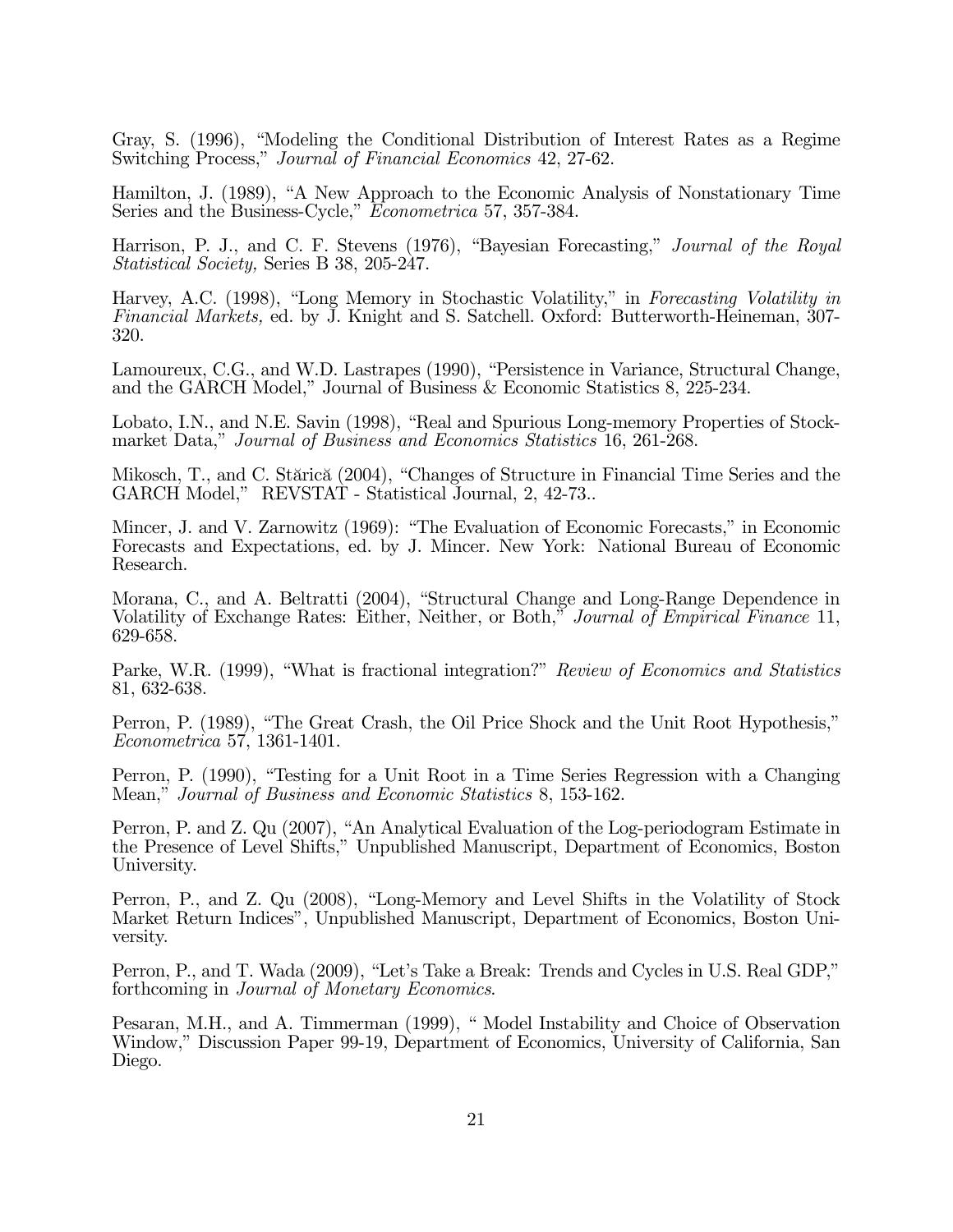Qu, Z., and P. Perron (2008), "A Stochastic Volatility Model with Random Level Shifts: Theory and Applications to S&P 500 and NASDAQ Indices," Unpublished Manuscript, Department of Economics, Boston University.

Shephard, N. (2005): Stochastic Volatility: Selected Readings, Edited volume, Oxford University Press.

Stărică, C., and C. Granger (2005), "Nonstationarities in Stock Returns," The Review of Economics and Statistics 87, 503-522.

Teverovsky, V., and Taqqu, M. (1997), "Testing for Long-range Dependence in the Presence of Shifting Means or a Slowly Declining Trend, Using a Variance-type Estimator," Journal of Time Series Analysis 18, 279-304.

Wada, T., and P. Perron (2007), "An Alternative Trend-Cycle Decomposition using a State Space Model with Mixtures of Normals: Specifications and Applications to International Data," mimeo, Boston University.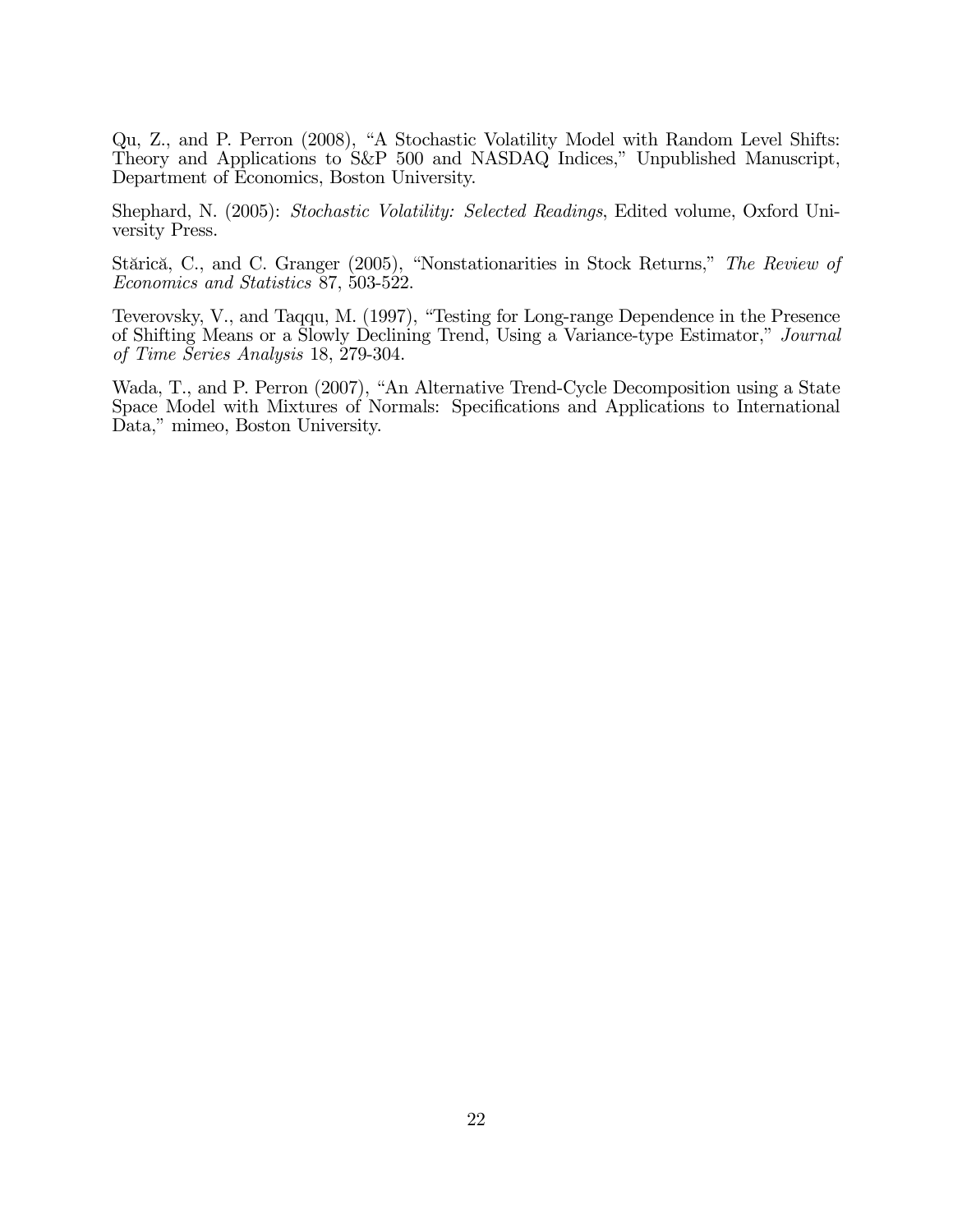|                    | $\sigma_{\eta}$ | $\alpha$ | $\sigma_e$ | Ф          |
|--------------------|-----------------|----------|------------|------------|
| <b>S&amp;P 500</b> | 0.75123         | 0.00145  | 0.73995    |            |
| (SD: 0.8021)       | 0.74290         | 0.00150  | 0.73950    | $-0.01040$ |
| <b>AMEX</b>        | 0.98696         | 0.00246  | 0.70346    |            |
| (SD: 0.7773)       | 1.08830         | 0.00167  | 0.70607    | 0.06321    |
| Dow Jones          | 0.95720         | 0.00100  | 0.73947    |            |
| (SD: 0.7888)       | 0.95860         | 0.00103  | 0.73909    | $-0.00984$ |
| <b>NASDAQ</b>      | 1.45396         | 0.00077  | 0.74255    |            |
| (SD: 0.8528)       | 1.45589         | 0.00076  | 0.74258    | 0.00070    |

Table 1: Maximum Likelihood Estimates.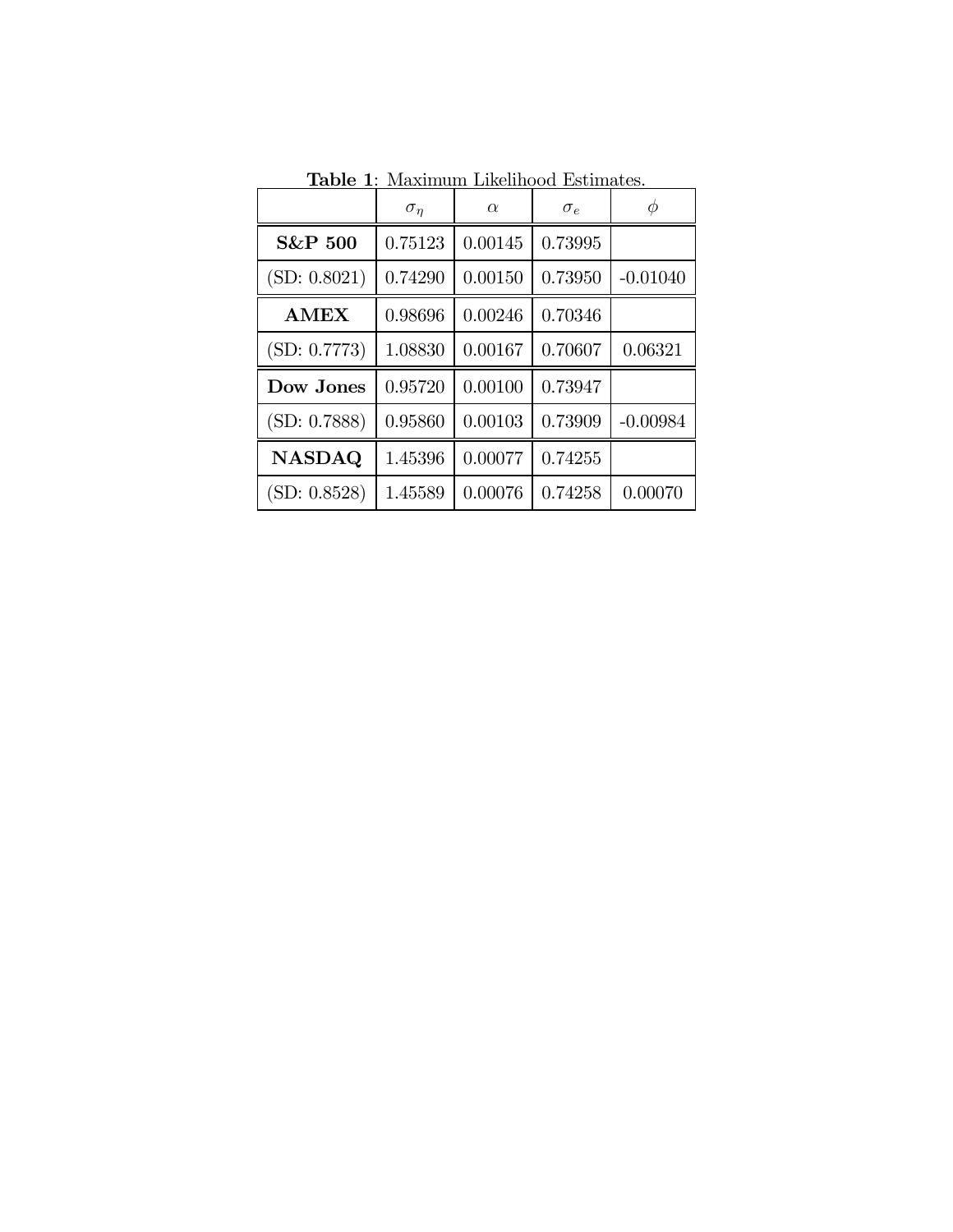|                                  | <b>S&amp;P500</b>          |                |                |             |                  |  |
|----------------------------------|----------------------------|----------------|----------------|-------------|------------------|--|
|                                  | Coefficient                | Estimate       | Std. Error     | t-Statistic | p-value          |  |
| No level shifts                  | $\beta r$                  | 0.066          | 0.005          | 14.38       | 0                |  |
| in GARCH                         | $\beta\sigma$              | 0.932<br>0.005 |                | 209.35      | 0                |  |
|                                  | $\beta r$                  | 0.047          | 0.007          | 7.14        | 0                |  |
| No level shifts                  | βσ                         | 0.926          | 0.010<br>89.07 |             | 0                |  |
| in CGARCH                        | 0.0003<br>0.9998<br>$\rho$ |                | 3149.13        | 0           |                  |  |
|                                  | 0.027<br>$\varphi$         |                | 0.005          | 5.36        | $\boldsymbol{0}$ |  |
|                                  | $\beta r$                  | 0.009          | 0.011          | 0.786       | 0.432            |  |
| Level shift in CGARCH            | 0.151<br>$\beta\sigma$     |                | 1.186          | 0.127       | 0.899            |  |
| (using the Bai-Perron algorithm) | $\rho$                     | 0.942<br>0.007 |                | 141.92      | 0                |  |
|                                  | $\varphi$                  | 0.062          | 0.006          | 9.65        | $\boldsymbol{0}$ |  |
|                                  | $\beta r$                  | $-0.090$       | 0.067          | $-1.33$     | 0.183            |  |
| Level shifts in CGARCH           | βσ                         | 0.494          | 0.288          | 1.72        | 0.088            |  |
| (using the smoothed estimate)    | $\rho$                     | 0.622          | 0.006          | 109.42      | 0                |  |
|                                  | $\varphi$                  | 0.149          | 0.069          | 2.17        | 0.030            |  |
|                                  | <b>Dow Jones</b>           |                |                |             |                  |  |
|                                  | Coefficient                | Estimate       | Std. Error     | t-Statistic | p-value          |  |
|                                  |                            |                |                |             |                  |  |
| No level shifts                  | $\beta r$                  | 0.059          | 0.004          | 14          | 0                |  |
| in GARCH                         | βσ                         | 0.935          | 0.004          | 212.39      | 0                |  |
|                                  | $\beta r$                  | 0.041          | 0.007          | 5.889       | 0                |  |
| No level shifts                  | βσ                         | 0.931          | 0.010          | 91.23       | $\boldsymbol{0}$ |  |
| in CGARCH                        | $\rho$                     | 0.998          | 0.001          | 1044.74     | $\boldsymbol{0}$ |  |
|                                  | $\phi$                     | 0.023          | 0.006          | 3.709       | $\boldsymbol{0}$ |  |
|                                  | $\sim$<br>βr               | 0.015          | 0.010          | 1.48        | 0.139            |  |
| Level shift in CGARCH            | βσ                         | 0.034          | 0.629          | 0.053       | 0.958            |  |
| (using the Bai-Perron algorithm) | $\rho$                     | 0.948          | 0.007          | 140.6       | 0                |  |
|                                  | $\varphi$                  | 0.053          | 0.006          | 9.47        | 0                |  |
|                                  | $\beta$ r                  | $-0.047$       | 0.031          | $-1.51$     | 0.129            |  |
| Level shifts in CGARCH           | βσ                         | 0.460          | 0.332          | 1.38        | 0.167            |  |
| (using the smoothed estimate)    | $\rho$                     | 0.726          | 0.010          | 69.44       | 0                |  |

### **Table 2.a: S&P 500 and Dow Jones; Parameter Estimates; GARCH and CGARCH models**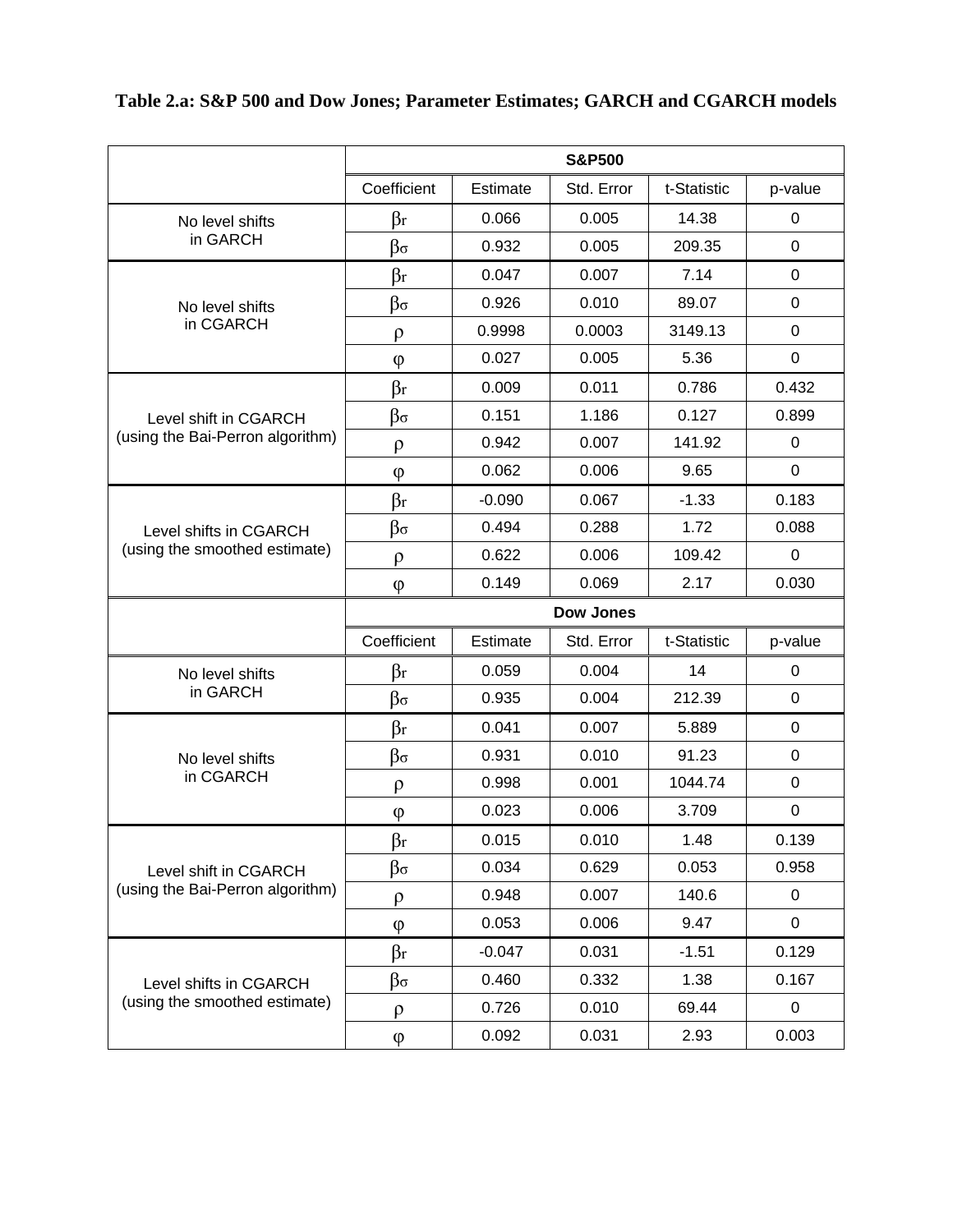|                                                | <b>AMEX</b>                                            |          |            |             |                  |  |
|------------------------------------------------|--------------------------------------------------------|----------|------------|-------------|------------------|--|
|                                                | Coefficient                                            | Estimate | Std. Error | t-Statistic | p-value          |  |
| No level shifts                                | $\beta r$                                              | 0.127    | 0.007      | 17.15       | $\mathbf 0$      |  |
| in GARCH                                       | $\beta\sigma$                                          | 0.867    | 0.007      | 124.77      | 0                |  |
|                                                | $\beta$ r                                              | 0.123    | 0.010      | 12.01       | 0                |  |
| No level shifts                                | $\beta\sigma$<br>0.797<br>in CGARCH<br>0.999<br>$\rho$ |          | 0.018      | 43.49       | 0                |  |
|                                                |                                                        |          | 0.001      | 973.16      | 0                |  |
|                                                | $\varphi$                                              | 0.035    | 0.006      | 5.82        | $\pmb{0}$        |  |
|                                                | $\beta$ r                                              | 0.050    | 0.020      | 2.57        | 0.010            |  |
| Level shift in CGARCH<br>(using the Bai-Perron | $\beta\sigma$                                          | $-0.045$ | 0.291      | $-0.155$    | 0.877            |  |
| algorithm)                                     | $\rho$                                                 | 0.854    | 0.018      | 48.39       | 0                |  |
|                                                | $\varphi$                                              | 0.114    | 0.015      | 7.54        | $\pmb{0}$        |  |
|                                                | $\beta r$                                              | $-0.000$ | 0.021      | $-0.01$     | 0.992            |  |
| Level shifts in CGARCH                         | $\beta\sigma$                                          | 0.140    | 69.13      | 0.002       | 0.998            |  |
| (using the smoothed estimate)                  | $\rho$                                                 | 0.719    | 0.005      | 158.6       | $\mathbf 0$      |  |
|                                                | $\varphi$                                              | 0.147    | 0.019      | 7.53        | 0                |  |
|                                                | <b>NASDAQ</b>                                          |          |            |             |                  |  |
|                                                | Coefficient                                            | Estimate | Std. Error | t-Statistic | p-value          |  |
| No level shifts                                | $\beta r$                                              | 0.094    | 0.007      | 14.40       | 0                |  |
| in GARCH                                       | $\beta\sigma$                                          | 0.904    | 0.006      | 145.36      | $\mathbf 0$      |  |
|                                                | $\beta r$                                              | 0.082    | 0.010      | 7.83        | $\mathbf 0$      |  |
| No level shifts                                | βσ                                                     | 0.839    | 0.023      | 36.16       | $\pmb{0}$        |  |
| in CGARCH                                      | $\rho$                                                 | 0.9999   | 0.000      | 4964.46     | $\pmb{0}$        |  |
|                                                | $\varphi$                                              | 0.039    | 0.005      | 7.39        | $\boldsymbol{0}$ |  |
|                                                | $\beta r$                                              | 0.049    | 0.017      | 2.91        | 0.004            |  |
| Level shift in CGARCH<br>(using the Bai-Perron | βσ                                                     | 0.068    | 0.304      | 0.222       | 0.824            |  |
| algorithm)                                     | $\rho$                                                 | 0.952    | 0.008      | 122.69      | $\mathbf 0$      |  |
|                                                | $\phi$                                                 | 0.086    | 0.01       | 8.85        | $\mathbf 0$      |  |
|                                                | $\beta$ r                                              | $-0.017$ | 0.059      | $-0.29$     | 0.771            |  |
| Level shifts in CGARCH                         | βσ                                                     | 0.787    | 0.643      | 1.22        | 0.221            |  |
| (using the smoothed estimate)                  | $\rho$                                                 | 0.876    | 0.0004     | 2488.73     | 0                |  |
|                                                |                                                        | 0.130    | 0.061      | 2.14        | 0.032            |  |

## **Table 2.b: AMEX and NASDAQ; Parameter Estimates; GARCH and CGARCH models**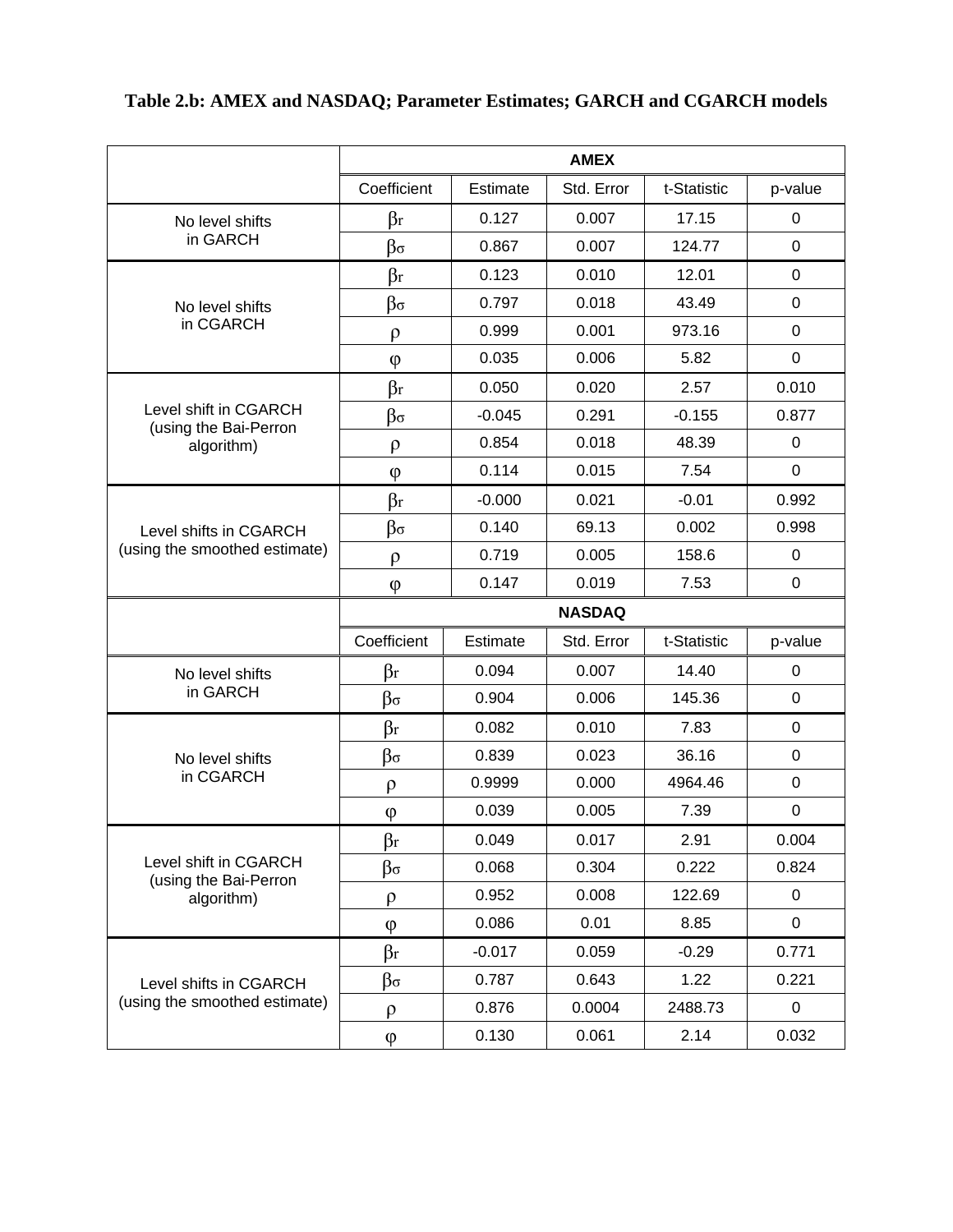|                    | $p$ value of Wald statictics for  |                                           |                                        | $\overline{p}$ value of Wald statictics for    |                                   |                                   |                                   |                                       |  |
|--------------------|-----------------------------------|-------------------------------------------|----------------------------------------|------------------------------------------------|-----------------------------------|-----------------------------------|-----------------------------------|---------------------------------------|--|
| Horizon            | $H_0^A$                           | $H_0^B$                                   | $H_0^A$                                | $H_0^B$                                        | $H_0^A$                           | $H_0^B$                           | $H_0^A$                           | $H_0^B$                               |  |
| $p \text{ (days)}$ | $f_{t,p}^{LS} \perp e_{t,p}^{GR}$ | $\int_{t,p}^{GR}$<br>$e^{LS}_{t,p} \perp$ | $\perp e_{t,p}^{FI}$<br>$f_{t,p}^{LS}$ | $\mathcal{L}$ $f_{t,p}^{FI}$<br>$e^{LS}_{t,p}$ | $f_{t,p}^{LS} \perp e_{t,p}^{GR}$ | $e_{t,p}^{LS} \perp f_{t,p}^{GR}$ | $f_{t,p}^{LS} \perp e_{t,p}^{FI}$ | $\int f_{t,p}^{FI}$<br>$e^{LS}_{t,p}$ |  |
|                    |                                   | $S\&P500$                                 |                                        |                                                |                                   | $\overline{\mathrm{Down}}$ Jones  |                                   |                                       |  |
| 20                 | 0.00                              | 0.64                                      | 0.00                                   | 0.57                                           | 0.00                              | 0.13                              | 0.00                              | 0.09                                  |  |
| 40                 | 0.00                              | 0.85                                      | 0.01                                   | 0.75                                           | 0.00                              | 0.55                              | 0.00                              | 0.55                                  |  |
| 60                 | 0.00                              | 0.79                                      | 0.00                                   | 0.45                                           | 0.00                              | 0.43                              | 0.00                              | 0.25                                  |  |
| 80                 | 0.00                              | 0.99                                      | 0.08                                   | 0.58                                           | 0.00                              | 0.24                              | 0.00                              | 0.18                                  |  |
| 100                | 0.00                              | 0.67                                      | 0.05                                   | 0.36                                           | 0.00                              | 0.26                              | 0.00                              | 0.17                                  |  |
| 120                | 0.00                              | 0.54                                      | 0.13                                   | 0.09                                           | 0.00                              | 0.00                              | 0.00                              | 0.00                                  |  |
| 140                | 0.00                              | 0.50                                      | 0.27                                   | 0.07                                           | 0.00                              | 0.02                              | 0.00                              | 0.06                                  |  |
| 160                | 0.00                              | 0.96                                      | 0.32                                   | 0.19                                           | 0.00                              | 0.01                              | 0.00                              | 0.02                                  |  |
| 180                | 0.00                              | 0.97                                      | 0.30                                   | 0.27                                           | 0.00                              | 0.00                              | 0.00                              | 0.04                                  |  |
| 200                | 0.00                              | 0.17                                      | 0.11                                   | 0.02                                           | 0.02                              | 0.00                              | 0.04                              | 0.00                                  |  |
|                    |                                   |                                           | <b>AMEX</b>                            |                                                |                                   | <b>NASDAQ</b>                     |                                   |                                       |  |
| 20                 | 0.00                              | 0.68                                      | 0.04                                   | 0.51                                           | 0.00                              | 0.48                              | 0.00                              | 0.53                                  |  |
| 40                 | 0.00                              | $0.58\,$                                  | $0.26\,$                               | $0.15\,$                                       | 0.00                              | 0.80                              | 0.00                              | 0.94                                  |  |
| 60                 | 0.00                              | 0.67                                      | 0.42                                   | 0.14                                           | 0.00                              | 0.76                              | 0.08                              | 0.44                                  |  |
| 80                 | 0.00                              | 0.69                                      | 0.51                                   | $0.35\,$                                       | 0.00                              | 0.12                              | 0.07                              | 0.01                                  |  |
| 100                | 0.00                              | 0.64                                      | 0.53                                   | 0.18                                           | $0.35\,$                          | 0.00                              | 0.16                              | 0.00                                  |  |
| 120                | 0.00                              | 0.52                                      | $0.39\,$                               | 0.31                                           | 0.22                              | 0.00                              | 0.45                              | 0.00                                  |  |
| 140                | 0.00                              | 0.86                                      | 0.79                                   | 0.12                                           | 0.00                              | 0.40                              | 0.66                              | 0.10                                  |  |
| 160                | 0.00                              | 0.78                                      | 0.71                                   | 0.11                                           | 0.00                              | 0.49                              | 0.53                              | 0.11                                  |  |
| 180                | 0.00                              | 0.85                                      | 0.79                                   | 0.11                                           | 0.12                              | 0.00                              | 0.35                              | 0.00                                  |  |
| 200                | 0.00                              | 0.93                                      | 0.67                                   | 0.03                                           | 0.00                              | 0.00                              | 0.01                              | 0.00                                  |  |

Table 3: Comparison of forecasting performance between the level shift, GARCH and FIGRACH models.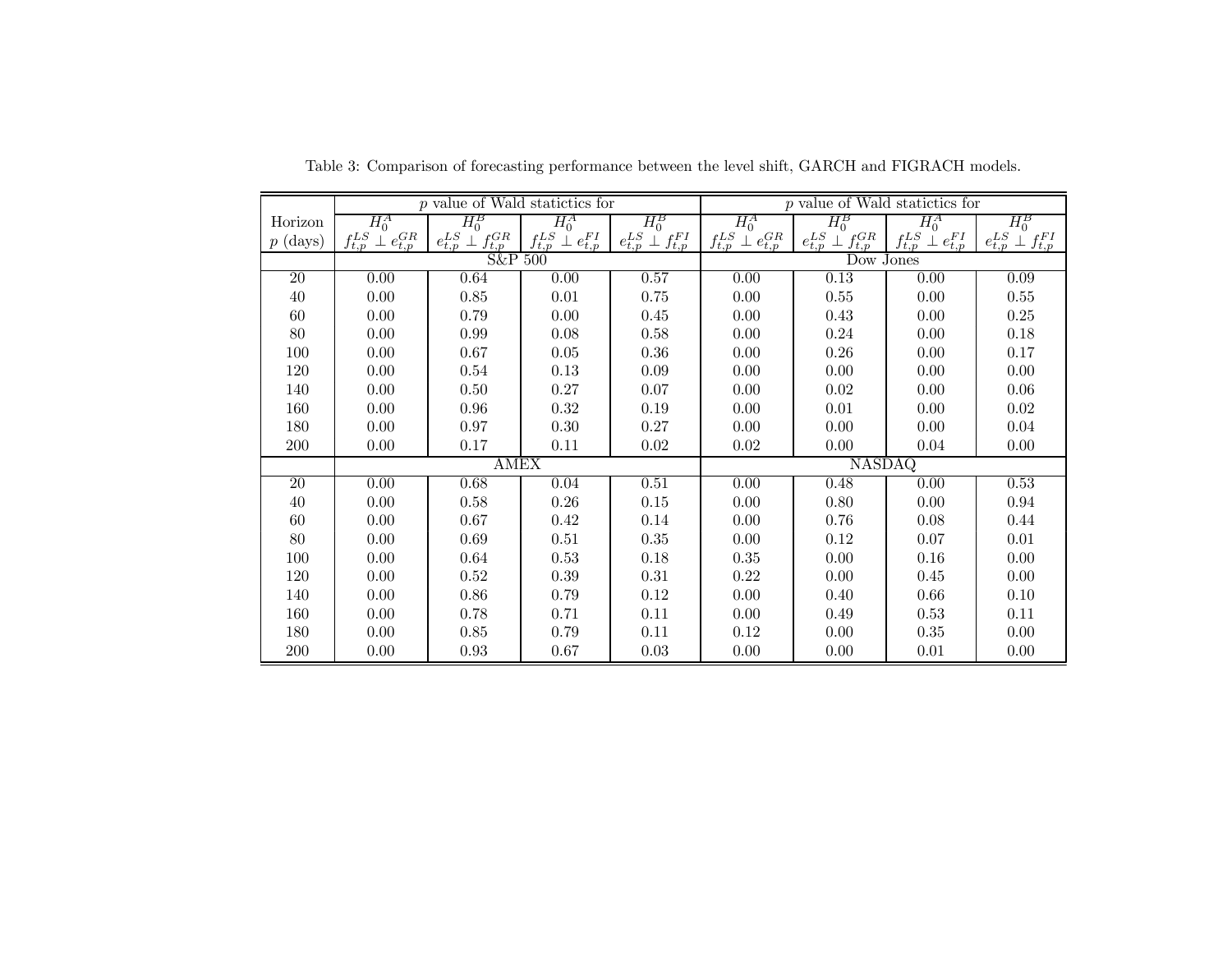

Figure 1.a: S&P 500; fitted level shift component (right axis) and series (left axis).



Figure 1.b: Dow Jones; fitted level shift component (right axis) and series (left axis).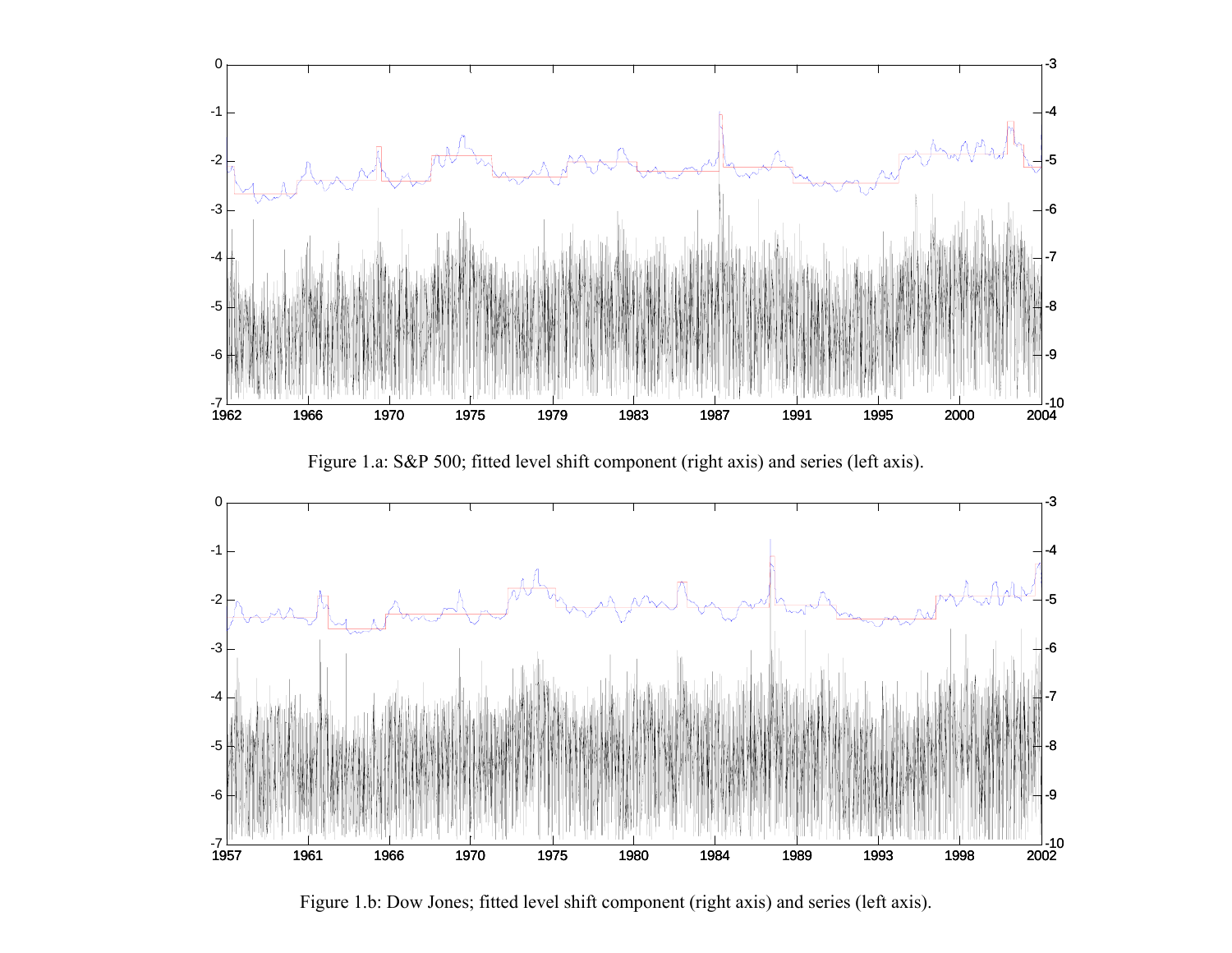

Figure 1.c: AMEX; fitted level shift component (right axis) and series (left axis).



Figure 1.d: NASDAQ; fitted level shift component (right axis) and series (left axis).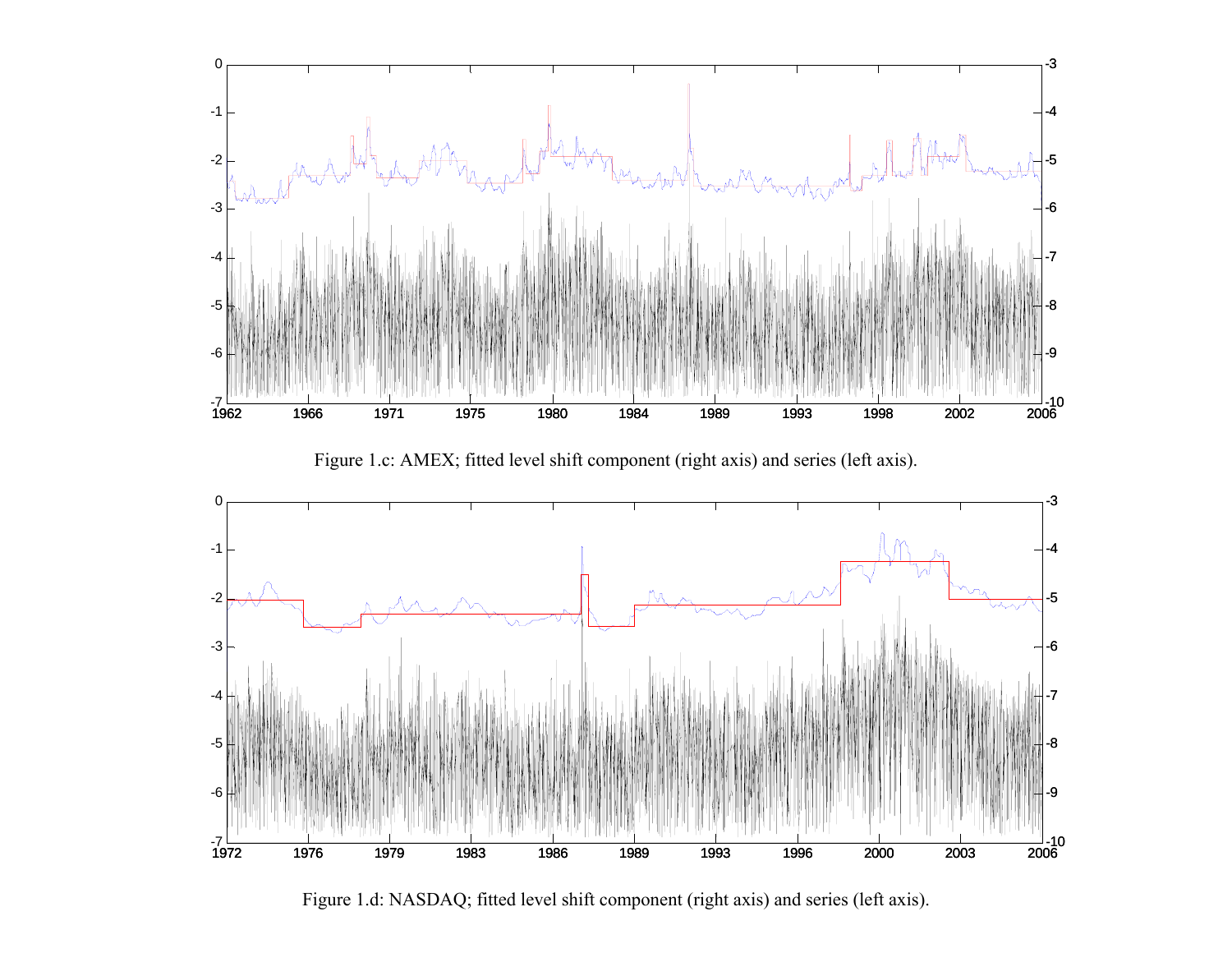

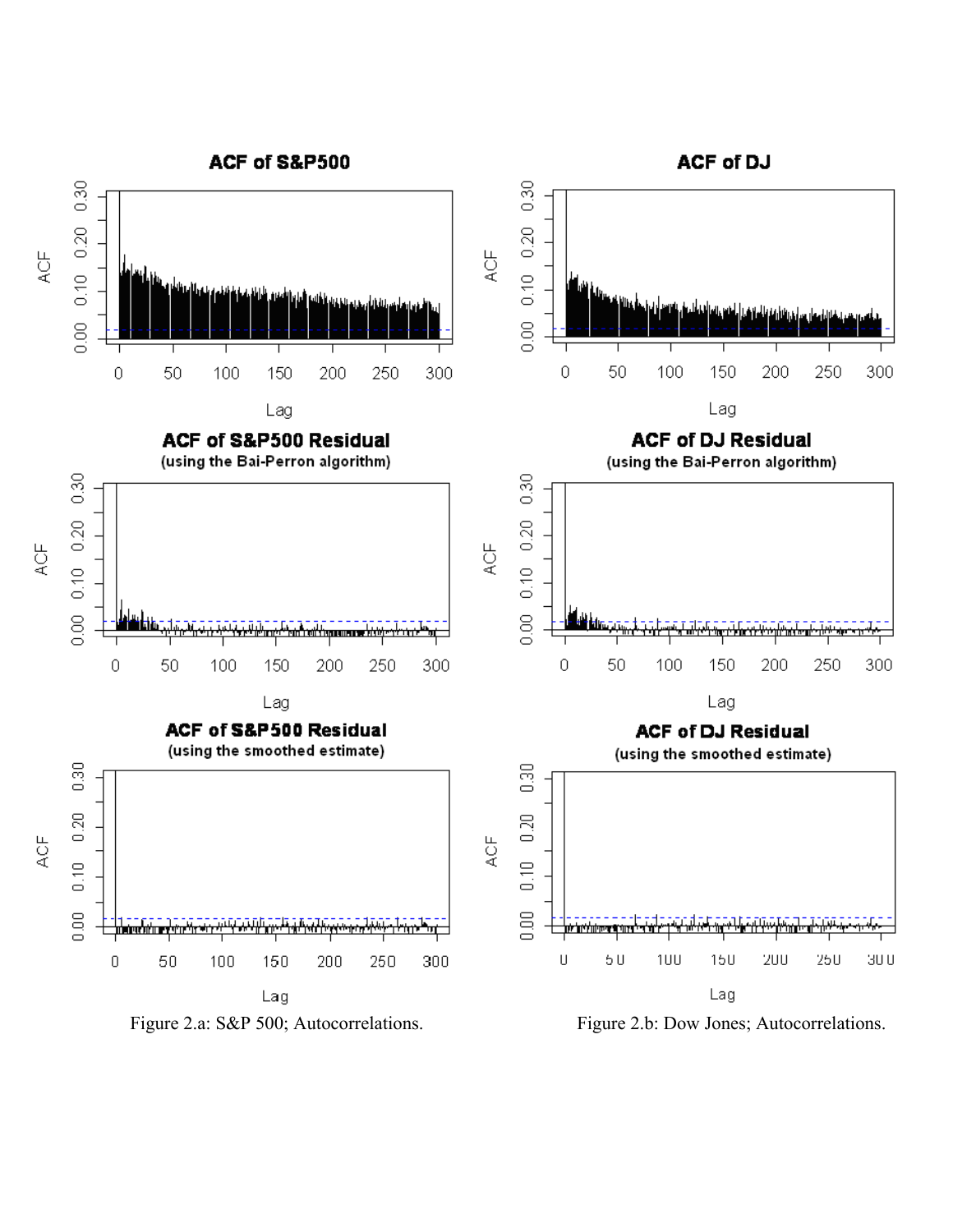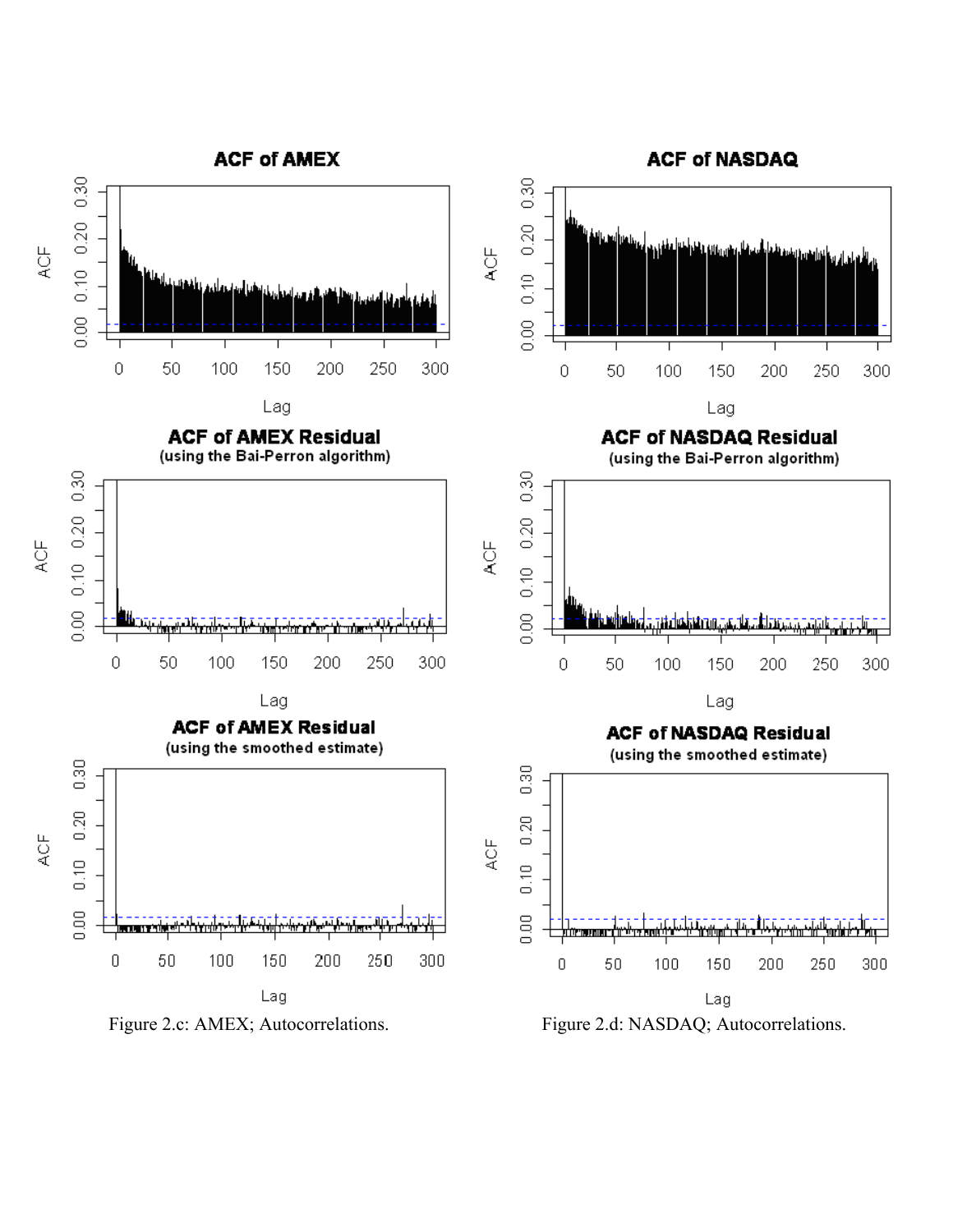

Figure 3: In-sample level shift versus out-of-sample GARCH forecasts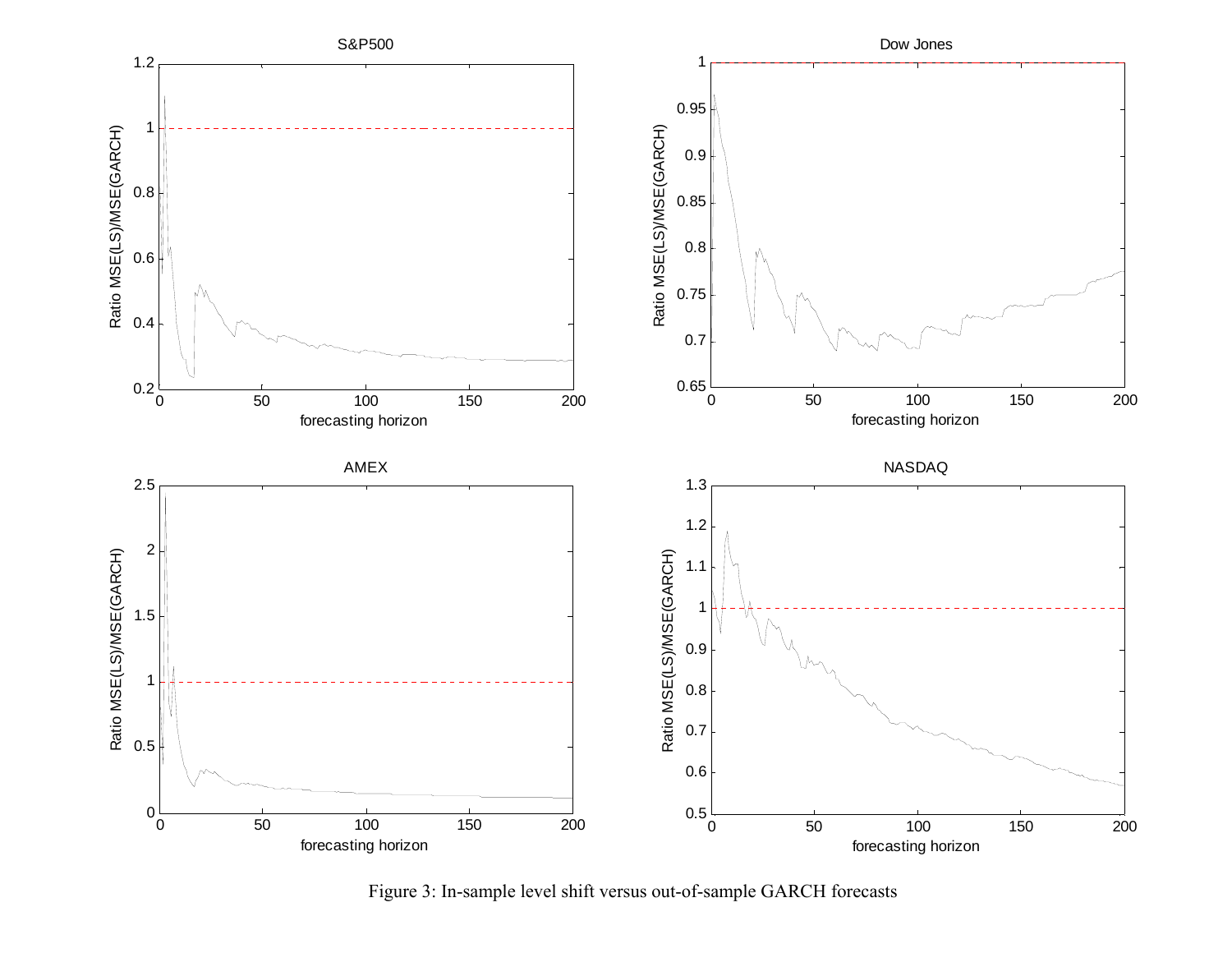

Figure 4: In-sample level shift versus out-of-sample FIGARCH forecasts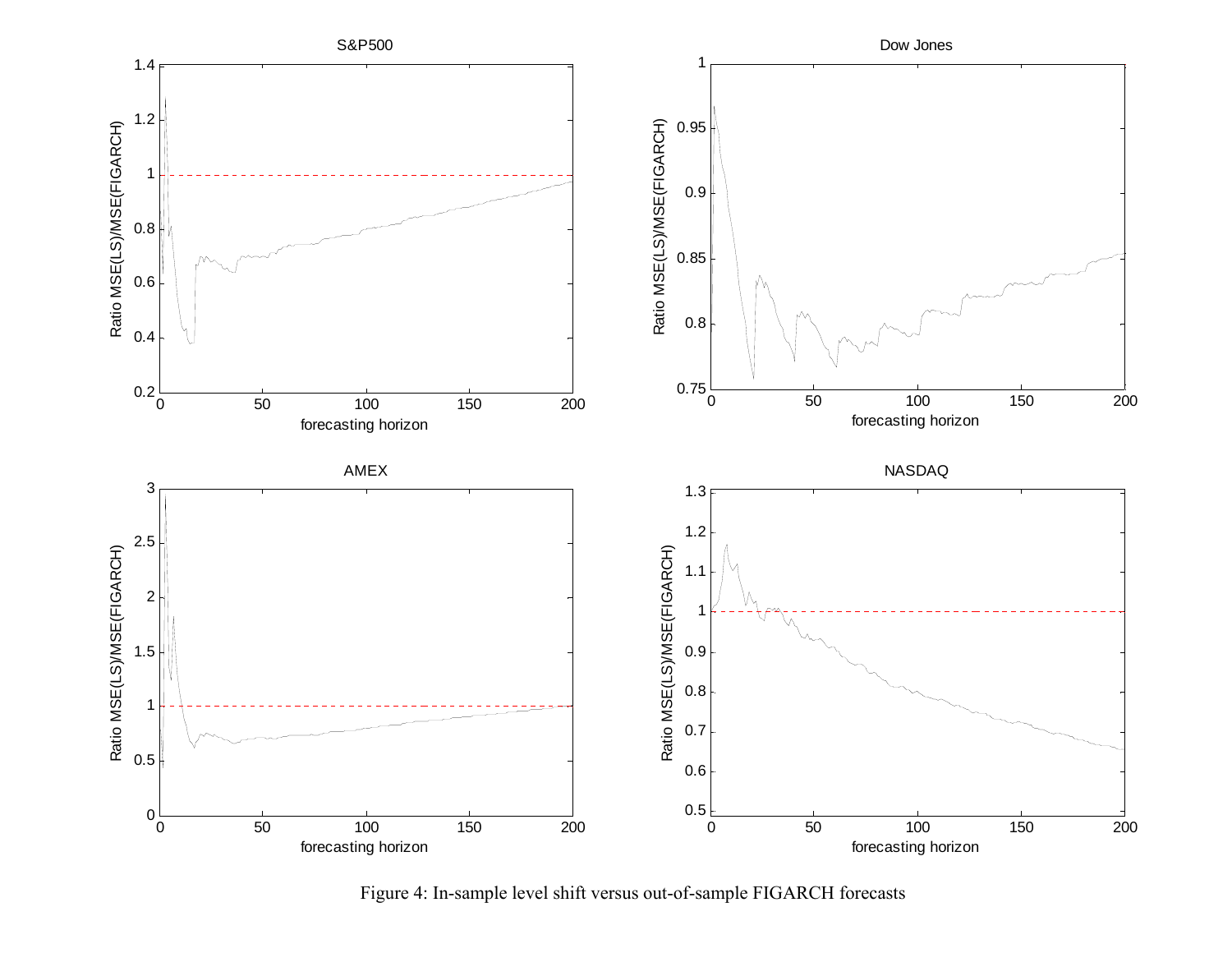

Figure 5: Out-of-sample level shift versus out-of-sample GARCH forecasts